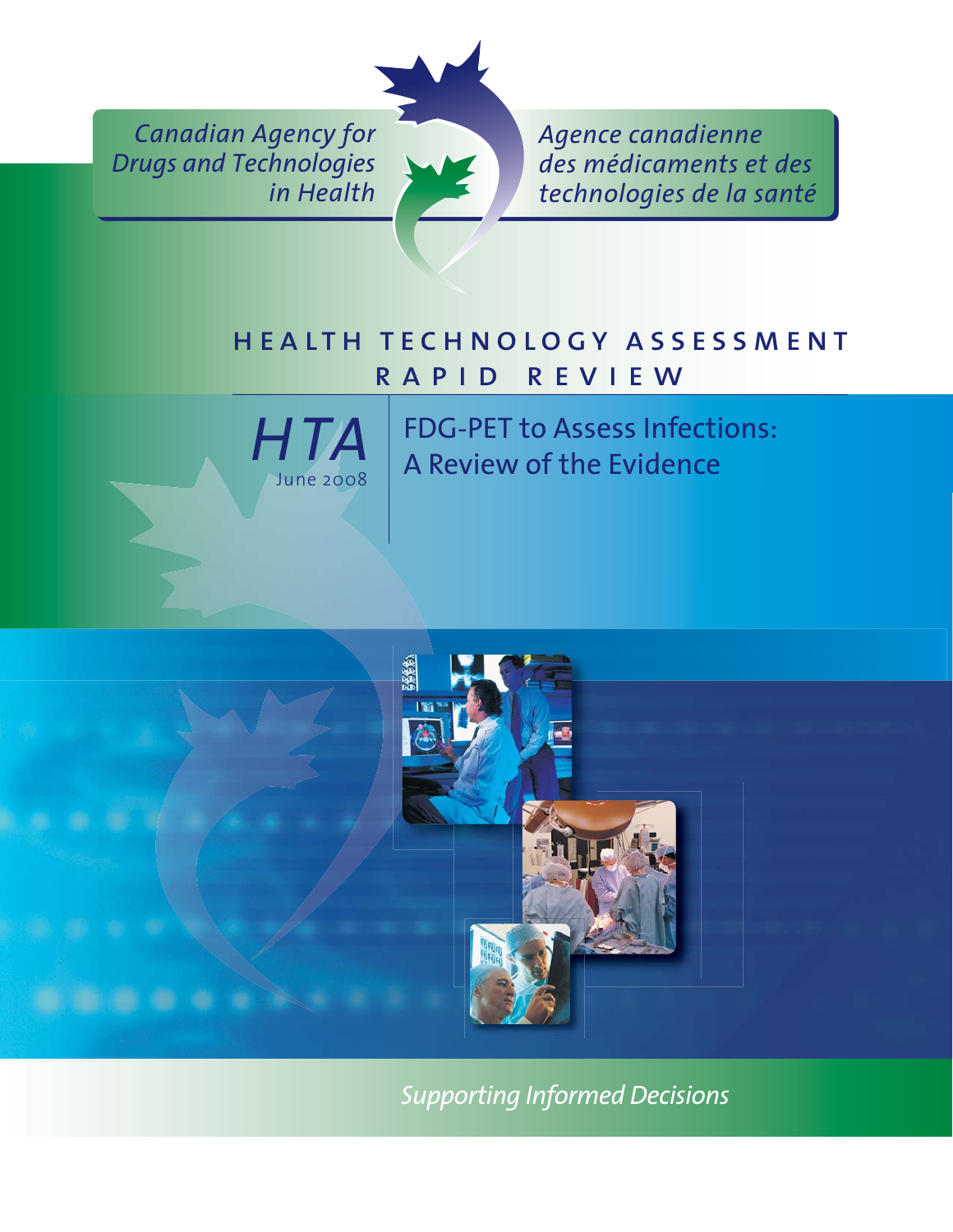**Until April 2006, the Canadian Agency for Drugs and Technologies in Health (CADTH) was known as the Canadian Coordinating Office for Health Technology Assessment (CCOHTA).** 



*Cite as:* Tsakonas E, Moulton K, Spry C. *FDG-PET to Assess Infections: A Review of the Evidence*. Ottawa: Canadian Agency for Drugs and Technologies in Health; 2008.

Production of this report is made possible by financial contributions from Health Canada and the governments of Alberta, British Columbia, Manitoba, New Brunswick, Newfoundland and Labrador, Northwest Territories, Nova Scotia, Nunavut, Ontario, Prince Edward Island, Saskatchewan, and Yukon. The Canadian Agency for Drugs and Technologies in Health takes sole responsibility for the final form and content of this report. The views expressed herein do not necessarily represent the views of Health Canada or any provincial or territorial government.

Reproduction of this document for non-commercial purposes is permitted provided appropriate credit is given to CADTH.

CADTH is funded by Canadian federal, provincial, and territorial governments.

Legal Deposit – 2008 National Library of Canada ISBN: 978-1-897465-68-4 (print) ISBN: 978-1-897465-69-1 (online) I3016 – June 2008

PUBLICATIONS MAIL AGREEMENT NO. 40026386 RETURN UNDELIVERABLE CANADIAN ADDRESSES TO CANADIAN AGENCY FOR DRUGS AND TECHNOLOGIES IN HEALTH 600-865 CARLING AVENUE OTTAWA ON K1S 5S8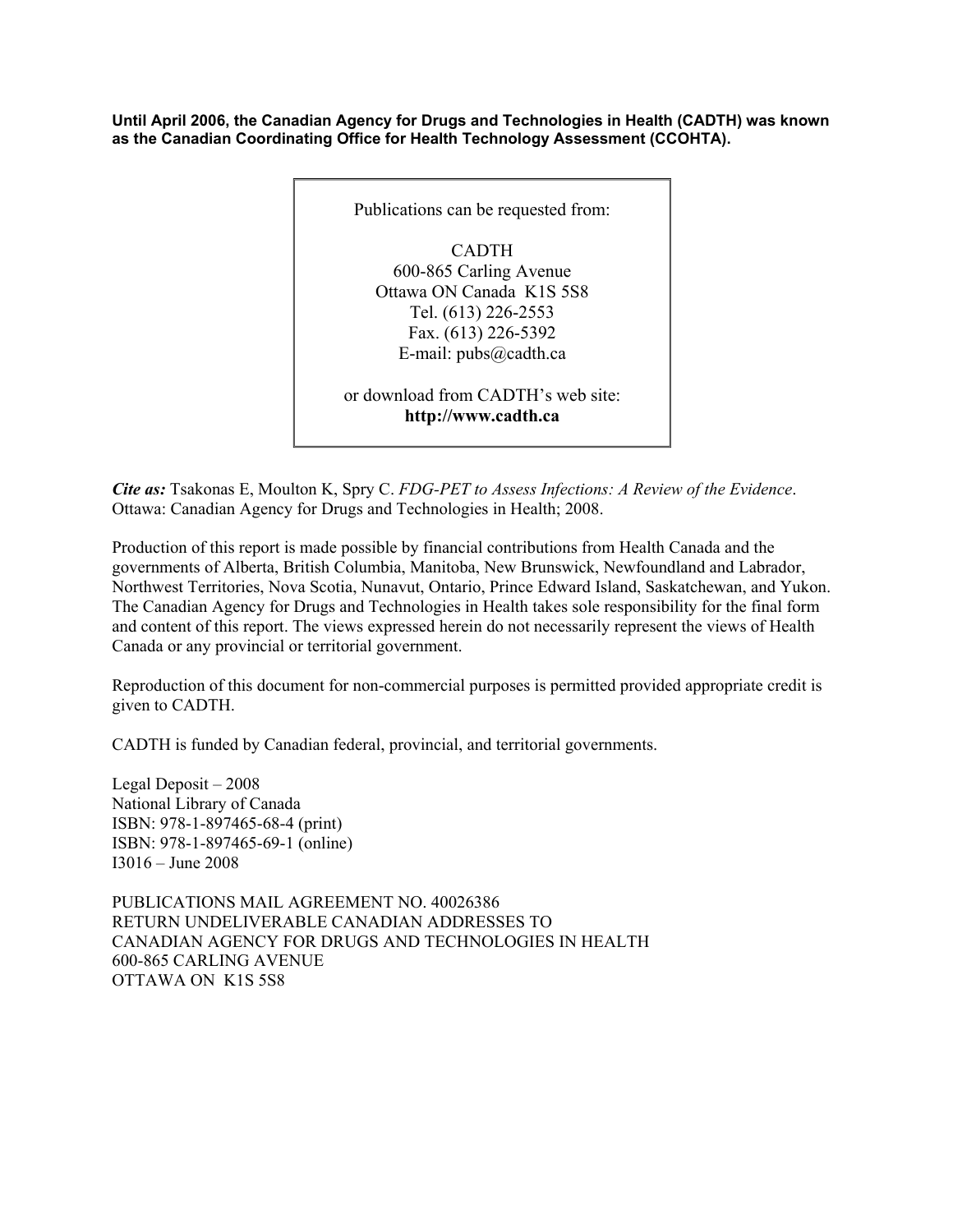**Canadian Agency for Drugs and Technologies in Health** 

### **FDG-PET to Assess Infections: A Review of the Evidence**

Eva Tsakonas, BA MSc $^1$ Kristen Moulton, BA<sup>2</sup> Carolyn Spry, MLIS<sup>3</sup>

June 2008

<sup>&</sup>lt;sup>1</sup> Independent Consultant<br><sup>2</sup> Research Assistant, HTA, Canadian Agency for Drugs and Technologies in Health, Ottawa, Ontario<br><sup>3</sup> Information Specialist, HTIS, Canadian Agency for Drugs and Technologies in Health, Ottawa,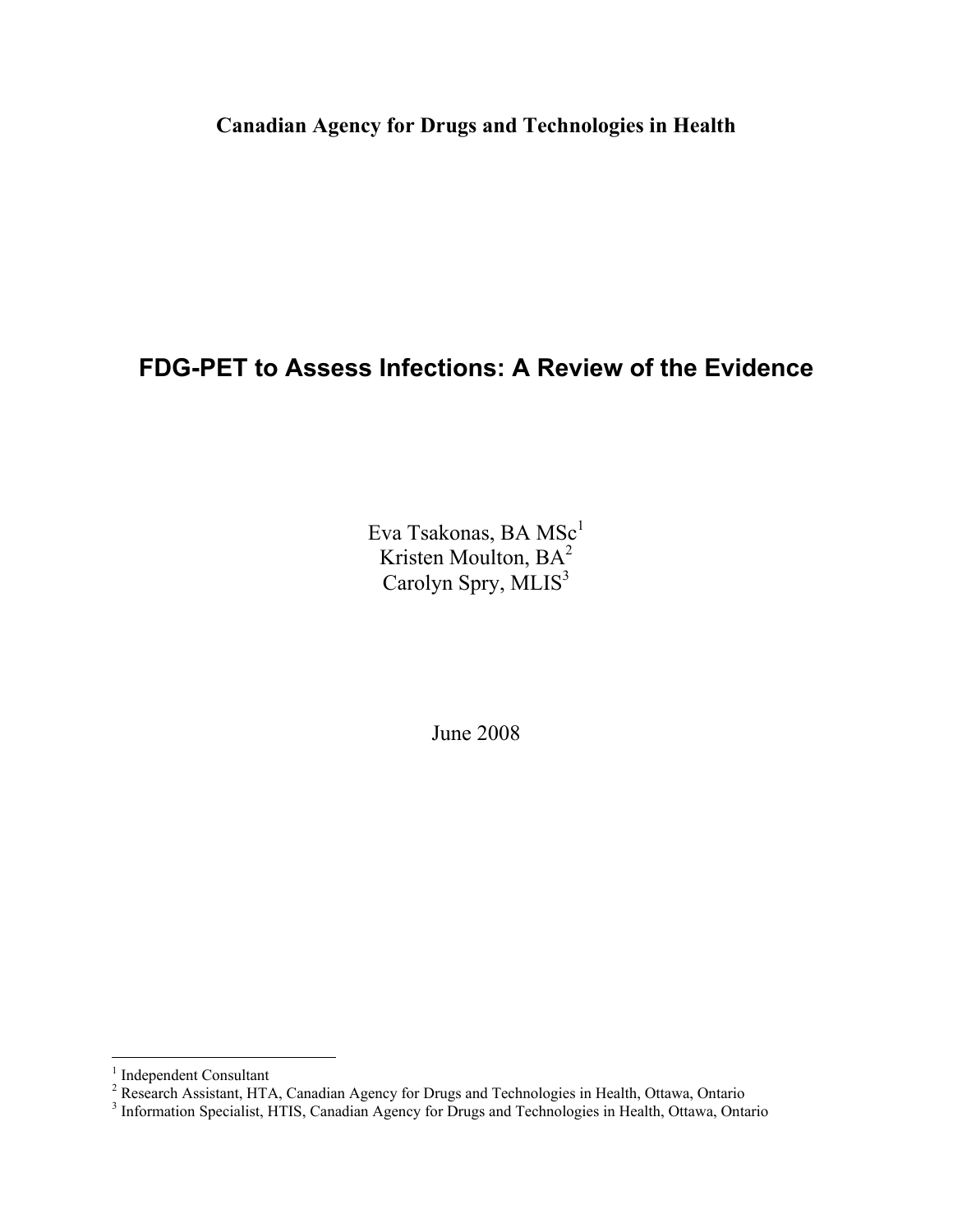

Health technology assessment (HTA) agencies face the challenge of providing quality assessments of medical technologies in a timely manner to support decision making. Ideally, all important deliberations would be supported by comprehensive HTA reports, but the urgency of some decisions often requires a more immediate response.

The Health Technology Inquiry Service (HTIS) provides Canadian health care decision makers with HTA information, based on the best available evidence, in a quick and efficient manner. Inquiries related to the assessment of health care technologies (drugs, devices, diagnostic tests, and medical and surgical procedures) are accepted by the service. Information provided by the HTIS is tailored to meet the needs of decision makers, taking into account the urgency, importance, and potential impact of the request.

Consultations with the requestor of this HTIS assessment indicated that a review of the literature would be beneficial. The research question and selection criteria were developed in consultation with the requestor. The literature search was carried out by an information specialist using a standardized search strategy. The review of evidence was prepared by one researcher. The draft report was internally reviewed and externally peer-reviewed by two or more peer reviewers. All comments were reviewed internally to ensure that they were addressed appropriately.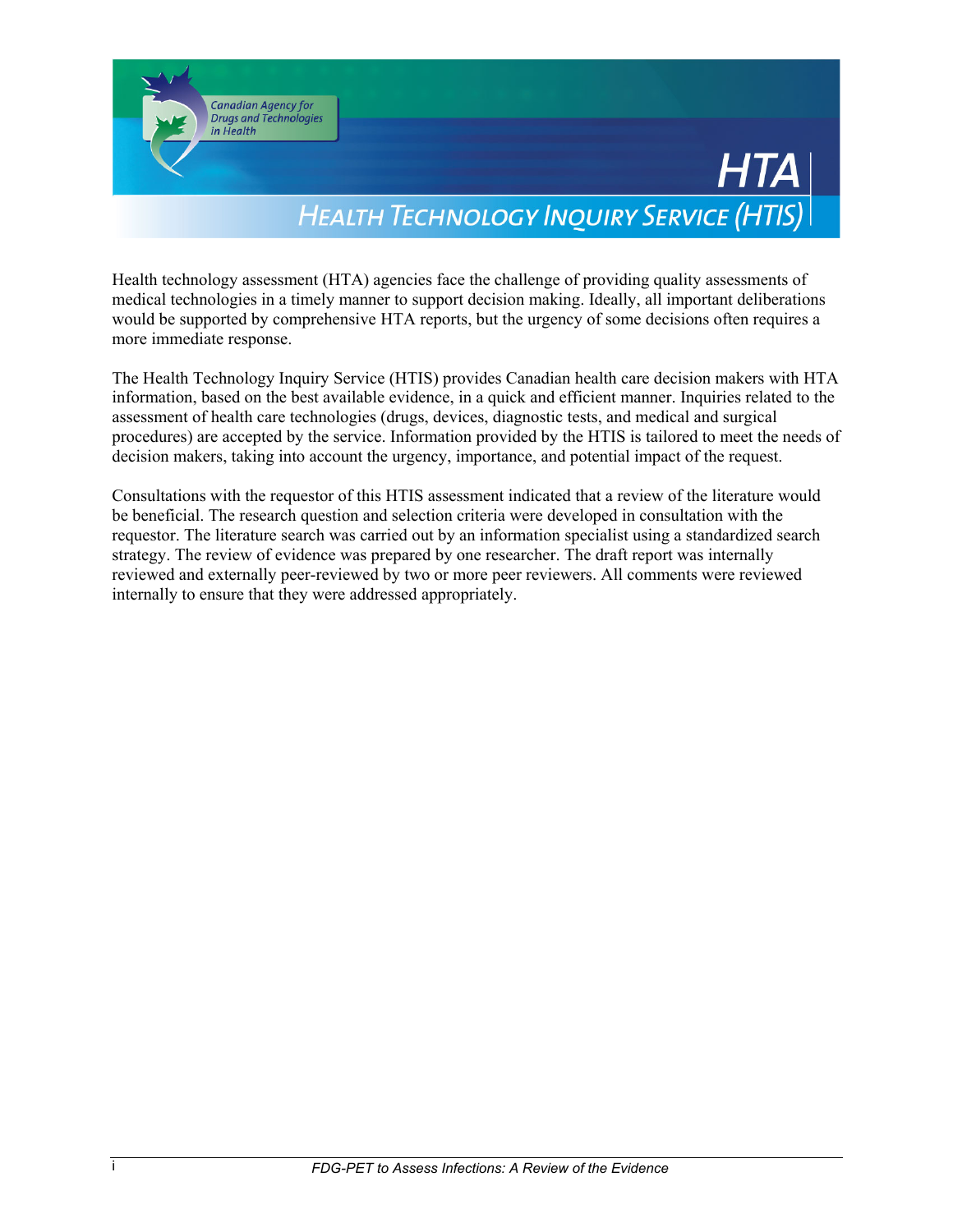### **Reviewers**

The Canadian Agency for Drugs and Technologies in Health (CADTH) takes sole responsibility for the final form and content of this report. The statements and conclusions in this report are those of CADTH and not of its reviewers.

These individuals kindly provided comments on this report:

| Peter Hollett, FRCP(C) Nuclear Medicine, ABNM MD | Steven Kymes, PhD MHA                    |
|--------------------------------------------------|------------------------------------------|
| Divisional Chief, Nuclear Medicine               | <b>Research Assistant Professor</b>      |
| Department of Medical Imaging                    | Washington University School of Medicine |
| Eastern Health                                   | St. Louis, Missouri                      |
| St. John's, Newfoundland and Labrador            |                                          |

HTIS is an information service for those involved in planning and providing health care in Canada. HTIS responses are based on a limited literature search and are not comprehensive, systematic reviews. The intent is to provide a list of sources and a summary of the best evidence on the topic that CADTH could identify using all reasonable efforts within the time allowed. HTIS responses should be considered along with other types of information and health care considerations. The information included in this response is not intended to replace professional medical advice, nor should it be construed as a recommendation for or against the use of a particular health technology. Readers are also cautioned that a lack of good quality evidence does not necessarily mean a lack of effectiveness, particularly in the case of new and emerging health technologies for which little information can be found, but which may, in future, prove to be effective.While CADTH has taken care in the preparation of the report to ensure that its contents are accurate, complete and up to date, CADTH does not make any guarantee to that effect. CADTH is not liable for any loss or damages resulting from use of the information in the report.

**Copyright:** This report contains CADTH copyright material. It may be copied and used for noncommercial purposes, provided that attribution is given to CADTH.

**Links:** This report may contain links to other information available on the web sites of third parties on the Internet. CADTH does not have control over the content of such sites. Use of third-party sites is governed by the owners' own terms and conditions.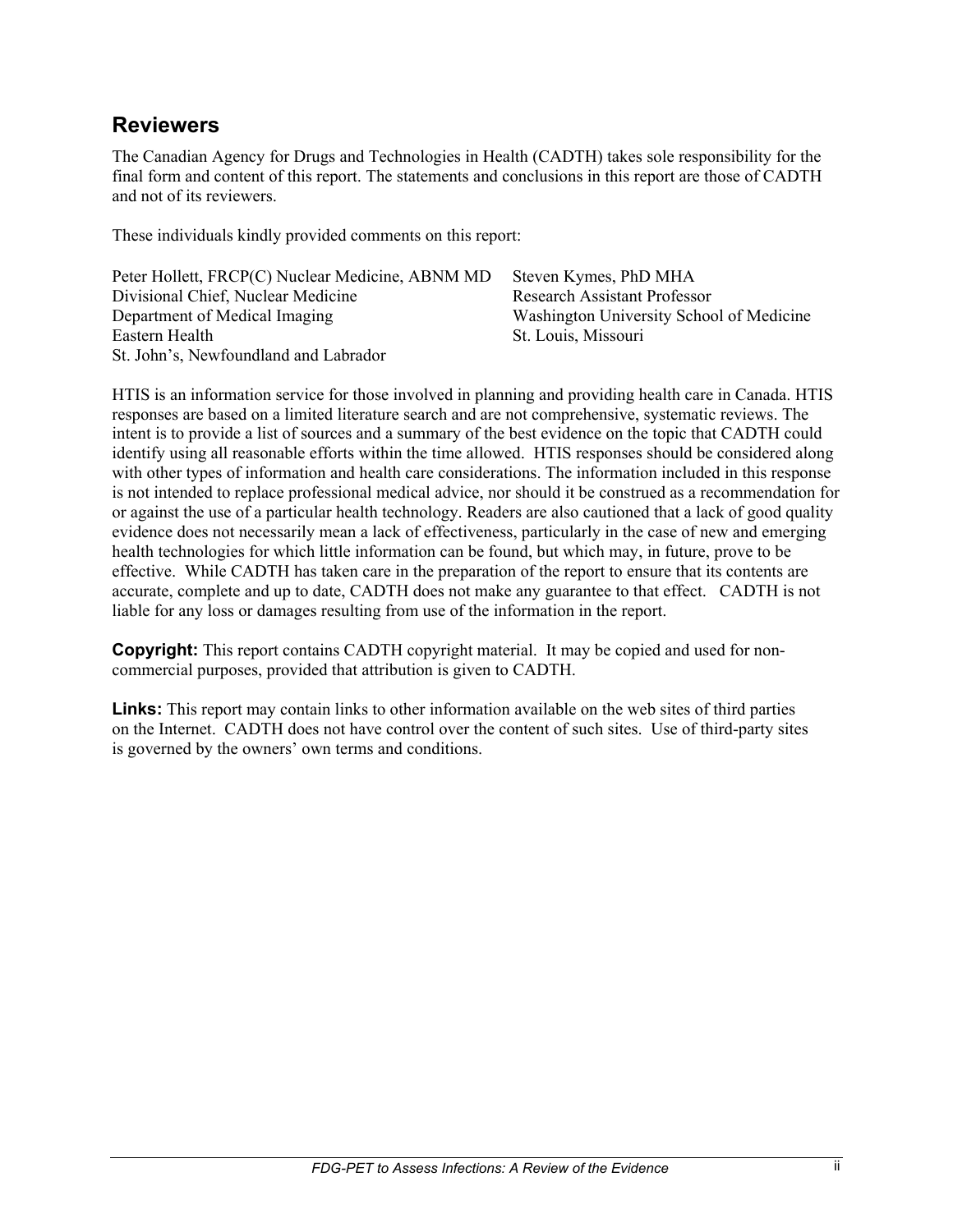# **TABLE OF CONTENTS**

| $\mathbf 1$    |                                                                                                                                               |  |
|----------------|-----------------------------------------------------------------------------------------------------------------------------------------------|--|
| 2 <sup>1</sup> |                                                                                                                                               |  |
| $\mathbf{3}$   |                                                                                                                                               |  |
| 4              | 4.1 Evidence for the Clinical Effectiveness of FDG-PET in Infections 3<br>4.2 Impact of FDG-PET on the Treatment of Patients with Infections7 |  |
| 5              | <b>CONCLUSIONS AND IMPLICATIONS FOR DECISION OR POLICY MAKING 8</b>                                                                           |  |
| 6              |                                                                                                                                               |  |
|                | APPENDIX 1: SUMMARY OF OBSERVATIONAL STUDIES COMPARING FDG-PET TO                                                                             |  |
|                | APPENDIX 2: OXFORD CENTRE FOR EVIDENCE- BASED MEDICINE (CEBM)                                                                                 |  |
|                |                                                                                                                                               |  |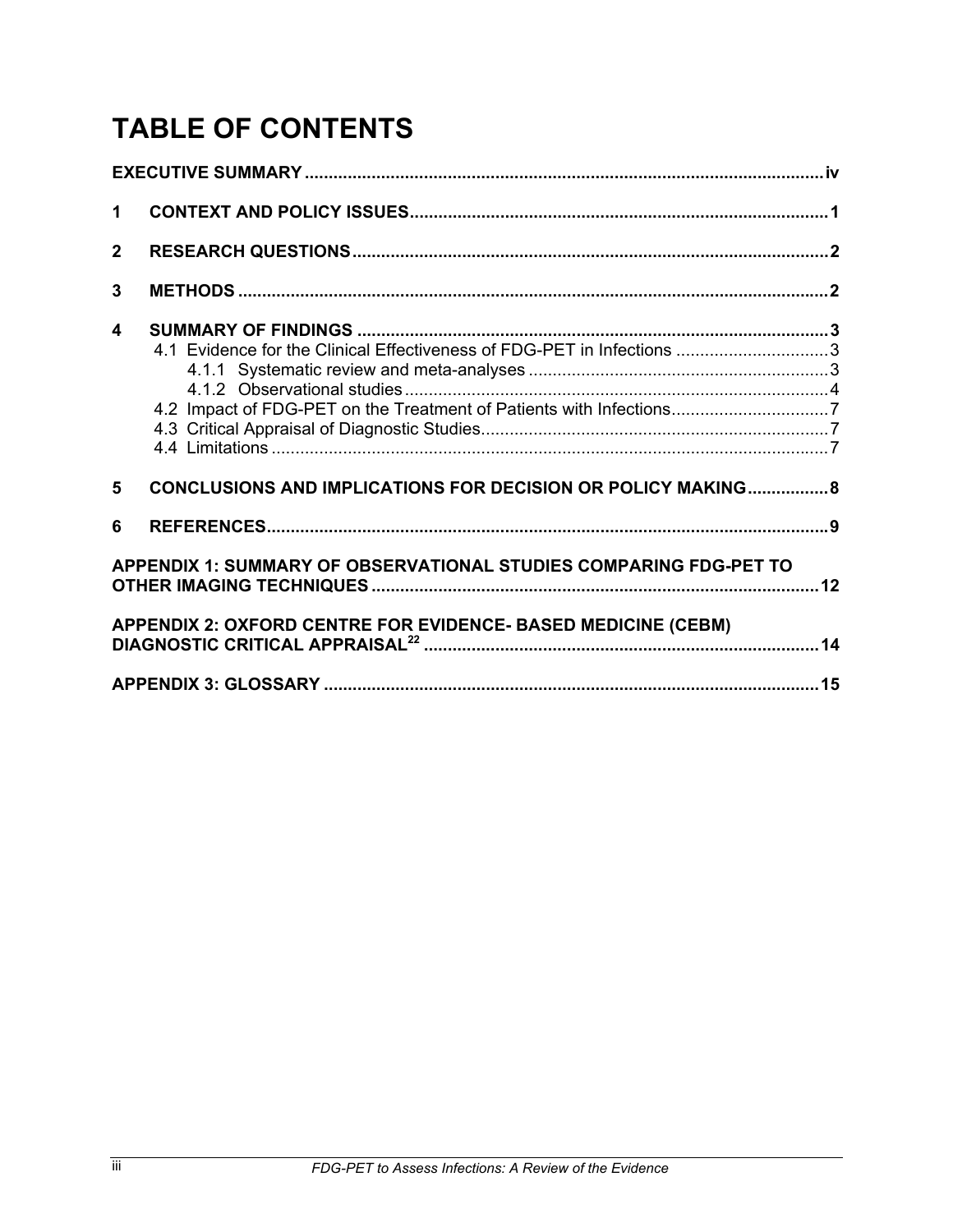## **EXECUTIVE SUMMARY**

**Title:** FDG-PET to Assess Infections: A Review of the Evidence

**Date:** June 2008

#### **Context and Policy Issues**

Fluorodeoxyglucose-positron emission tomography (FDG-PET) is a nuclear medicine imaging technology whose use in the detection and evaluation of infections is an emerging indication. FDG-PET is currently used in the diagnosis and management of cancers, heart conditions, and neurological conditions. Patient groups with infection that could potentially benefit from the use of FDG-PET include patients with skeletal or soft-tissue infections, immunosuppressed (HIV) patients, cancer patients, and patients requiring monitoring of therapeutic response. This technology could have important implications for disease management and patient outcomes if its use leads to earlier and more precise diagnosis, potentially preventing morbidity and mortality in a wide variety of conditions.

Because this technology may have wide application in infection, the potential addition to the current patient base could be significant. At the same time, the cost of operating this technology is relatively high compared with other diagnostic methods. A Canadian study estimated the average per-service costs to be between \$1,231 and \$7,869 (depending on annual throughput), and Alberta and British Columbia charge about \$1,250 and \$1,500, respectively, per scan for out-of-province residents.

There is no Canadian guidance on the use of FDG-PET in infections at the present time. The purpose of this report was to research and critically appraise the recent evidence on the effectiveness, safety, cost-effectiveness, and clinical impact of FDG-PET compared with other imaging methods in the diagnosis and management of infection, with the objective of

informing guidance and policy on the use of FDG-PET for this indication.

#### **Research Questions**

- 1. What is the evidence for the safety and clinical effectiveness of FDG-PET compared to other imaging techniques for the detection, characterization, or management of infections?
- 2. What is the cost-effectiveness of FDG-PET compared to other imaging techniques for the detection, characterization, or management of infections?
- 3. What is the evidence that FDG-PET alters or improves treatment of patients with infection?

#### **Methods**

Published literature was obtained by crosssearching Ovid's MEDLINE and EMBASE databases. Web sites of regulatory agencies, and health technology assessment and related agencies, were also searched, as were specialized databases such as those of the University of York's Centre for Reviews and Dissemination and The Cochrane Library (Issue 1, 2008). The Google™ search engine was used to search for a variety of information on the Internet.

Results include English language articles published between 2003 and March 2008 for systematic reviews and health technology assessments, and between 2005 and March 2008 for randomized controlled trials, observational studies, and economic evaluations.

The Centre for Evidence-Based Medicine (CEBM) tools for critical appraisal of systematic reviews and of diagnostic studies were used to evaluate the studies in this review.

#### **Summary of Findings**

Evidence identified for the clinical effectiveness of FDG-PET compared with other imaging techniques included two meta-analyses and seven prospective observational diagnostic studies. One retrospective observational study reported on the impact of FDG-PET in altering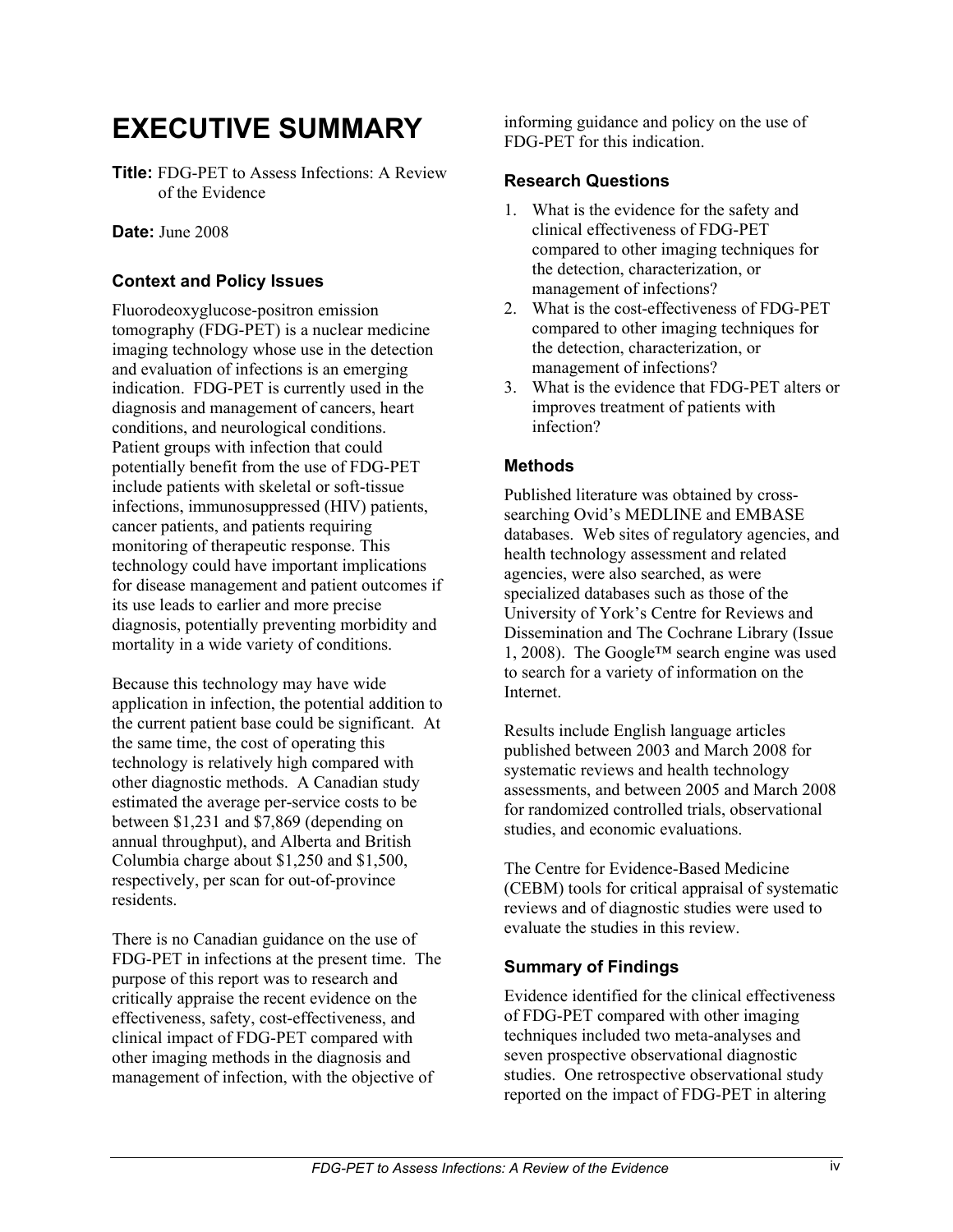the treatment of patients with infection. Studies addressing safety issues and cost-effectiveness were not identified.

#### **a) Evidence for Clinical Effectiveness of FDG-PET in Infections**

For osteomyelitis, FDG-PET was suggested to be superior to several other imaging techniques in one meta-analysis, while less effective than MRI in one observational study, and useful only in the follow-up of patients in another observational study comparing it to single photon emission computed tomography (SPECT). Meta-analyses of FDG-PET in peripheric bone and prosthetic joint implants, and in infections of the vertebral column suggested superior accuracy of FDG-PET compared with other imaging methods. An observational study also found superiority of FDG-PET in detecting periprosthetic hip infection, compared with scintigraphy. FDG-PET was found to be superior to MRI in the differentiation of Charcot's neuropathic arthropathy. Conclusions differed in two studies of FDG-PET in patients with multiple infection indications, with each study using different imaging methods as comparators.

A non-comparative retrospective study evaluated the use of FDG-PET in the diagnosis and management of invasive mould infections in 16 patients, and found this technology to be helpful in the clinical management of 10  $(\sim 60\%)$ .

#### **b) Quality Assessment**

The meta-analysis in osteomyelitis reported methodological shortcomings with the studies it

included in its analysis. In addition, the metaanalysis of peripheric post-traumatic and prosthetic infection, and of infections of the vertebral column, had limitations with its methodology. A critical appraisal of the seven diagnostic observational studies included in this report indicated appropriate methods in the majority of attributes in most studies; however, there exists an overall potential bias in ascertaining the reference standard.

#### **c) Limitations**

In spite of the wide range of potential indications for FDG-PET in infection and the numerous possible comparators, very few studies were retrieved within the parameters set for this review. There was no evidence on the safety of FDG-PET, and little evidence on this technology's ability to affect treatment and outcome in patients with infections. Despite the relative cost of FDG-PET and its potential patient base, economic data were lacking.

#### **Conclusions and Implications for Decision or Policy Making**

Although suggestive of relative effectiveness in some indications, there is a lack of high-level evidence regarding the effectiveness of FDG-PET across indications and within a range of comparators. More intensive studies or systematic reviews and analyses of specific indications are needed, as well as evidence for this technology's potential to alter patient treatment and outcomes. Assessments of costeffectiveness and of the possible impact on resource allocation and wait times are also required.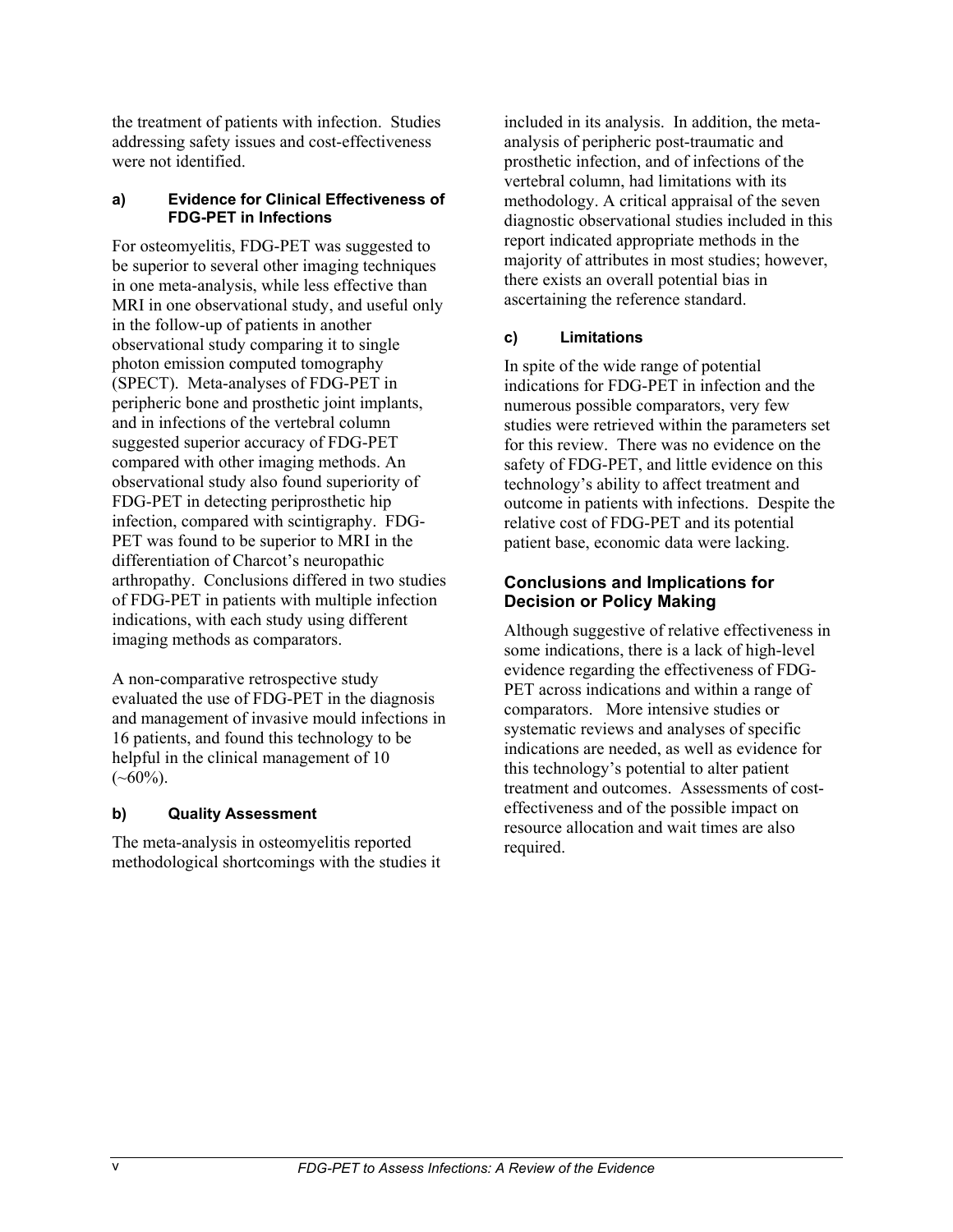# **1 CONTEXT AND POLICY ISSUES**

Fluorodeoxyglucose-positron emission tomography (FDG-PET) is a nuclear medicine imaging technology that allows detailed diagnostic measurement of physiological and biochemical bodily processes.<sup>1</sup> F18flurodeoxyglucose, a radioactive sugar molecule, is injected into the bloodstream and a PET scanner is then used to detect high rates of glucose metabolism, which can be linked to many different diseases.<sup>2,3</sup> This technology is commonly used to detect and evaluate different types of cancer, to examine brain function, or to assess coronary conditions.<sup>2</sup> The detection and evaluation of infections is an emerging indication for FDG-PET.

There are several patient groups with infection that could potentially benefit from the use of  $FDG-PET<sup>4,5</sup>$  Included are patients with abdominal and chest infections; skeletal infections such as chronic osteomyelitis, diabetic foot disease, Charcot's foot; and infected prostheses. Also included are patients with softtissue infections such as vascular graft infections, or infections that may be the underlying cause of fever of unknown origin (FUO). Other applications include the differentiation of central nervous system lymphomas from toxoplasmosis in immunosuppressed (HIV) patients, as well as the monitoring of infection in hematological cancers, and the monitoring of therapeutic response in the treatment of infections.

If FDG-PET leads to earlier and more precise diagnosis, as well as better monitoring of infections, this would have important implications for disease management and patient outcomes. Early detection of diabetic foot infection is important as infection can progress rapidly, $6$  and  $16\%$  of cases of osteomyelitis of the diabetic foot will require amputation.<sup>7</sup> Prompt diagnosis of osteomyelitis, in general, helps to prevent sepsis, chronic infection, and deforming bone damage.<sup>8</sup> Early diagnosis and treatment are also important in vascular graft infection because of relatively high rates of amputation and death.<sup>9</sup> Accurate and prompt identification of the

underlying cause of FUO may significantly improve patient management.<sup>5</sup> Differentiation of septic from aseptic painful joint prostheses is challenging, but key, as the treatment of the two conditions is very different and proper identification has implications for patient management and outcome.<sup>10</sup>

Given the wide application that this technology may have in the diagnosis and monitoring of infection, the potential patient base in which it might be used could be significant in the aggregate. The annual rate of diabetic foot infection is estimated at 36.5 per 1,000 patients with diabetes in settings with good access to health care,<sup>6</sup> and approximately 15% of patients with diabetes will develop foot osteomyelitis during the course of their disease.<sup>11</sup> Among 58,351 patients undergoing hip and knee replacement surgery in Canada in 2005 to 2006, 780 (1.3%) were diagnosed with infection of the joint within one year of surgery. This estimate, however, reflects only patients who were hospitalized and not those managed at home or in other settings.<sup>12</sup> In addition, this does not represent the number of patients presenting with painful joints due to loosening prostheses that would also require evaluation with FDG-PET in order to determine the cause of symptoms. Many patients with leukemia and non-Hodgkin's lymphoma could develop infection during the course of their disease; there were an estimated 11,000 new cases of leukemia and non-Hodgkin's lymphoma in Canada in 2007.<sup>13</sup> Fever of unknown origin is a common reason for presentation in emergency rooms and for hospital admissions. Infection is estimated to account for 20% to 30% of cases of FUO.<sup>14</sup>

A Canadian study that estimated the costs of operating a PET centre found average per-service costs ranged from \$1,231 to \$7,869, depending on the range of annual throughput (with a larger number of scans resulting in lower average costs). Marginal costs range from \$263 to \$332 per service, again depending on throughput.<sup>15</sup> Alberta and British Columbia charge about \$1,250 and \$1,500, respectively, per FDG-PET scan for out-of-province residents, and private Canadian facilities charge approximately twice this amount. $3$  In comparison, the cost of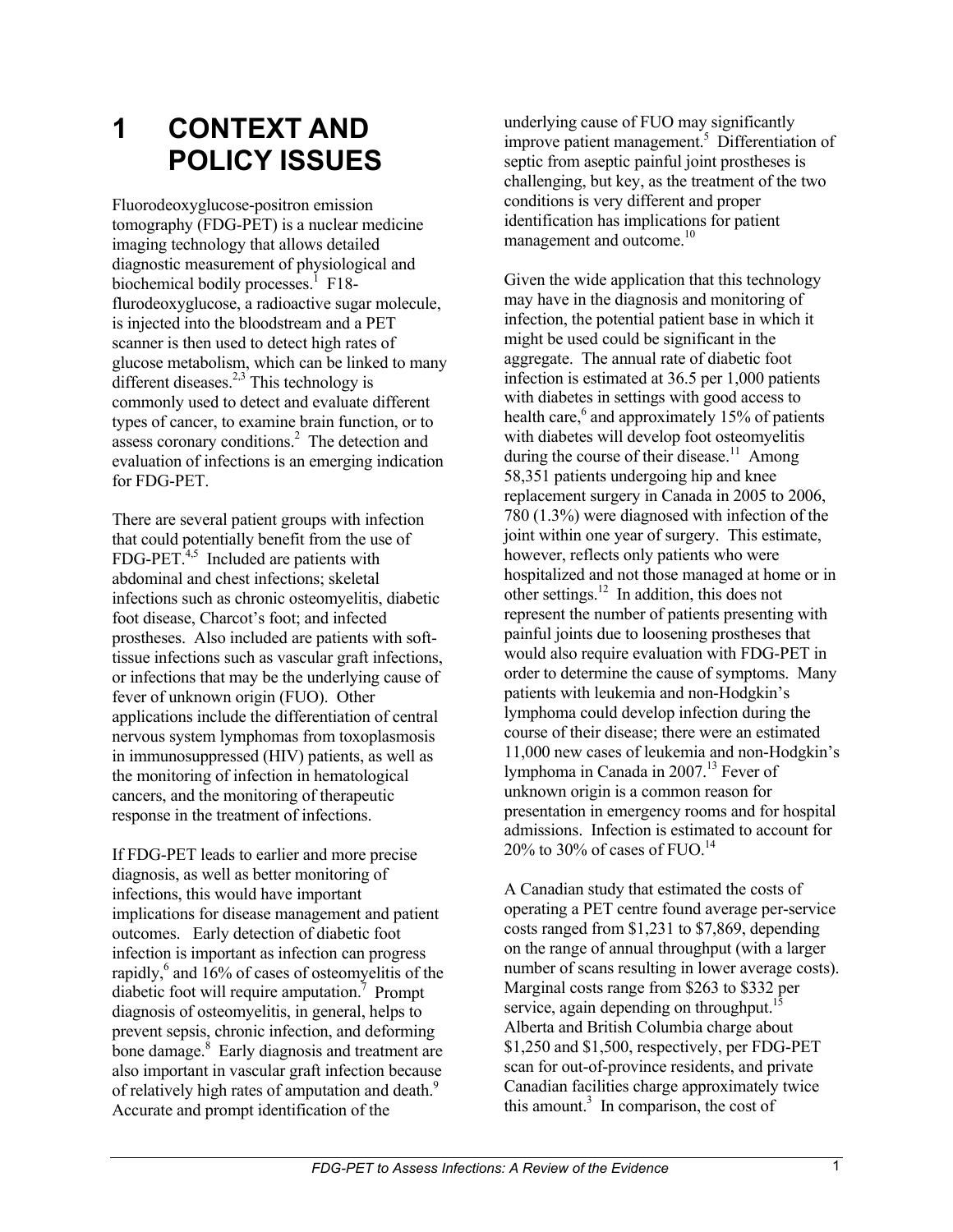magnetic resonance imaging (MRI) at a private Canadian facility is approximately \$750, and a bone scan is approximately \$600. The Ontario Health Insurance Plan reimburses \$151 for a bone scintigraphy with single photon emission computed tomography (SPECT).<sup>16</sup>

As of November 2007, there were 22 centers performing publicly funded PET scans in seven Canadian provinces.<sup>17</sup> Approximately 31,600 PET scans will be publicly funded in Alberta, British Columbia, Manitoba, New Brunswick, Nova Scotia, and Quebec in 2008, with 21,000 of these scans being conducted in Quebec.<sup>17</sup> PET scanning is currently not an insured health service in Ontario, however, Ontario provides funding for PET scans through clinical trials, registry studies, and the Ontario PET Access Program.17,18 There is no Canadian guidance for the use of FDG-PET in infections at the present time.

FDG-PET has several comparators in the assessment of infections. Other imaging technologies currently being used or studied in the diagnosis of infection include radiogaphs, ultrasound, SPECT, and MRI. $8,19,20$  Nuclear imaging methods may use different types of intravenous radioactive tracers, including 99m technetium compounds, labelled leukocytes, and gallium. $^{2,21}$ 

Given FDG-PET's emergence in the assessment of infections and the potential number of patients in which this technology may be used, an assessment of the existing evidence is required as a step towards informing policy. The purpose of this report is to research and critically appraise the recent evidence on the effectiveness, safety, cost-effectiveness, and clinical impact of FDG-PET compared with other imaging methods in the diagnosis and management of infection, with the objective of informing guidance and policy on the use of FDG-PET in this indication.

## **2 RESEARCH QUESTIONS**

1. What is the evidence for the safety and clinical effectiveness of FDG-PET

compared to other imaging techniques for the detection, characterization, or management of infections?

- 2. What is the cost-effectiveness of FDG-PET compared to other imaging techniques for the detection, characterization, or management of infections?
- 3. What is the evidence that FDG-PET alters or improves treatment of patients with infection?

## **3 METHODS**

Published literature was obtained by crosssearching Ovid's MEDLINE and Ovids' EMBASE databases. Web sites of regulatory agencies, and health technology assessment and related agencies, were also searched, as were specialized databases such as those of the University of York's Centre for Reviews and Dissemination and The Cochrane Library (Issue 1, 2008). The Google™ search engine was used to search for a variety of information on the Internet.

Regular alerts were established on MEDLINE and EMBASE, and information retrieved via alerts is current to April 22, 2008. Results include articles published between 2003 and March 2008 for systematic reviews and health technology assessments, and between 2005 and March 2008 for randomized controlled trials, observational studies, and economic evaluations. The results are limited to English language publications only. Filters were applied to limit the retrieval to systematic reviews and health technology assessments, randomized controlled trials, observational studies, and economic evaluations.

Studies were screened and selected for inclusion by two independent reviewers (ET, KM). Any differences in the selection of papers were resolved by discussion and consensus.

The Centre for Evidence-Based Medicine  $(CEBM)^{22}$  tools for critical appraisal of systematic reviews and of diagnostic studies were used to evaluate the studies included in this review.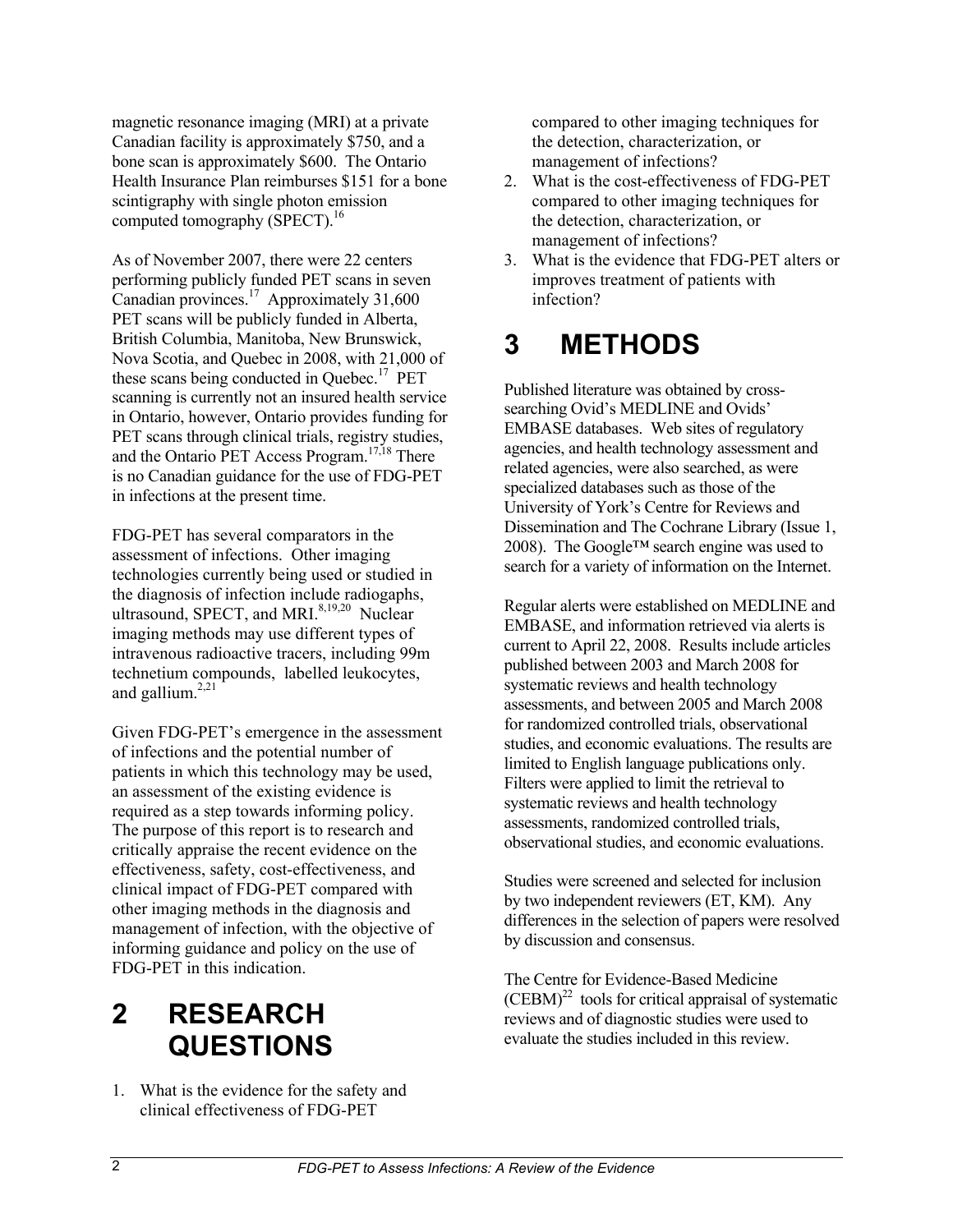## **4 SUMMARY OF FINDINGS**

The initial screening criteria allowed any observational studies, randomized controlled trials, HTAs, reviews and meta-analyses, and economic evaluations of FDG-PET in infection to be considered for further screening. A total of 28 papers were retrieved for further consideration for inclusion in this review. Reasons for final exclusion of papers were: reviews that were not systematic, lack of a comparator, an indication other than infection, case reports, FDG-PET was not evaluated, or the publication was outside of the retrieval date range.

Evidence found for the clinical effectiveness of FDG-PET compared with other imaging techniques included two meta-analyses (one of which conducted a systematic review) and seven prospective observational diagnostic studies. Studies addressing safety issues were not identified. No health technology assessments or randomized controlled trials were retrieved, nor were studies evaluating the cost-effectiveness of FDG-PET compared with other imaging techniques. One retrospective observational study reported on the impact of FDG-PET in altering the treatment of patients with infection.

### **4.1 Evidence for the Clinical Effectiveness of FDG-PET in Infections**

### **4.1.1 Systematic review and metaanalyses**

A systematic review and meta-analysis that reported on the accuracy of diagnostic imaging for the assessment of chronic osteomyelitis was published in 2005 by Termaat *et al.*<sup>21</sup> A total of 126 studies published from 1975 to 2003 were considered for the review. The search was restricted to primary studies that were written in English and involved adults who were at least 19- years-old. A study was eligible for inclusion if it was a clinical investigation that evaluated the

specific diagnostic tests in defined chronic osteomyelitis, if the study group included ten or more patients, if the study used a valid reference test, and if study details permitted the reconstruction of the results of the index tests by disease status. The 23 studies included in the report summarized findings on the diagnostic accuracy of radiography (2), magnetic resonance imaging (5), computed tomography (1), bone scintigraphy (7), leukocyte scintigraphy (13), gallium scintigraphy (1), combined scintigraphy (9), and FDG-PET (4). A total of 1,269 diagnostic evaluations were included for patients with  $(n=687)$  and without  $(n=582)$  chronic osteomyelitis. All of the included studies had a level-of-evidence rating of III (non-consecutive study or study without consistently applied reference standards), with the reference test not being applied independently or blindly in nineteen. In the four studies where an independent blind comparison was performed, it was done in either non-consecutive patients or in a narrow spectrum of patients.

The sensitivity and specificity estimates from the FDG-PET studies were homogeneous (Qsens=0.23, Qspec=0.51, df=3). (See Appendix 3 for definitions of terms.) Pooled sensitivity of FDG-PET was significantly higher than that of other tests ( $p<0.05$ ), estimated at 96% (95% CI: 88% to 99%). Pooled specificity of FDG-PET (91%, 95% CI: 81% to 95%) was significantly higher than that of leukocyte scintigraphy, bone scintigraphy, and MRI, but not significantly different from combined bone and leukocyte scintigraphy, and combined bone and gallium scintigraphy. Pooled sensitivities and specificities from this meta-analysis are provided in Table 1. While the results of this study suggested that FDG-PET has a comparatively high accuracy in osteomyelitis, they must be interpreted with care, primarily because many of the studies included in this analysis contained methodological flaws, including lack of a valid reference test, non-independent selection of patients for the reference test, non-independent comparison of the index test, and no accounting for reproducibility of the imaging technique.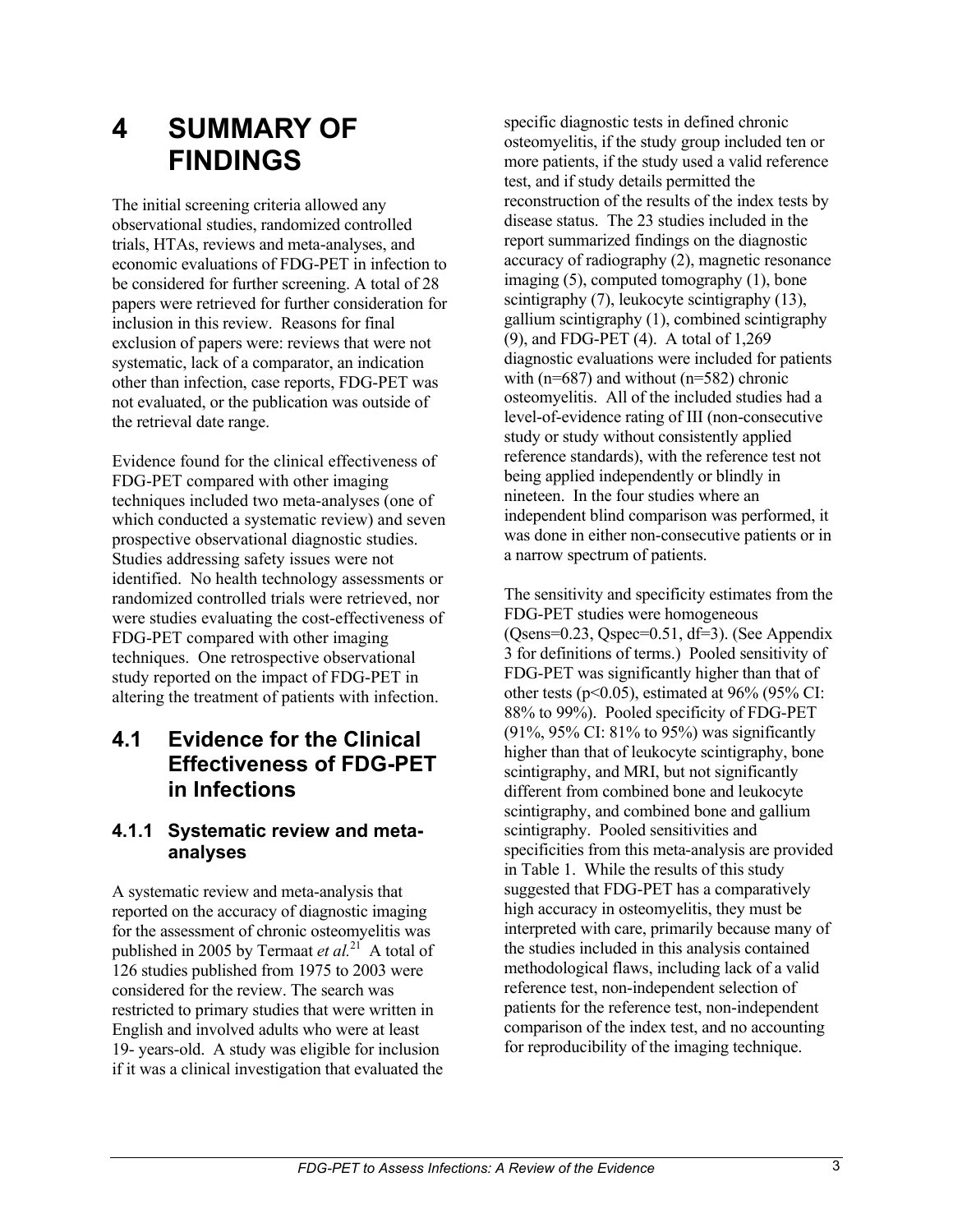| Table 1: Meta-analysis of diagnostic imaging in osteomyelitis, Termaat (2005) <sup>21</sup> |                      |                      |  |  |  |  |
|---------------------------------------------------------------------------------------------|----------------------|----------------------|--|--|--|--|
| <b>Diagnostic Tests</b>                                                                     | Sensitivity (95% CI) | Specificity (95% CI) |  |  |  |  |
| <i>FDG-PET</i>                                                                              | 96% (88-99%)         | $91\% (81-95\%)$     |  |  |  |  |
| BS                                                                                          | 82% (70-89%)         | $25\%$ (16-36%)      |  |  |  |  |
| LS                                                                                          | $61\% (43-76\%)$     | 77% (63-87%)         |  |  |  |  |
| $BS+LS$                                                                                     | 78% (72-83%)         | $84\%$ (75-90%)      |  |  |  |  |
| BS+Gallium scintigraphy                                                                     | 55% (25-80%*)        | $75\% (50-95\%*)$    |  |  |  |  |
| MRI                                                                                         | $84\%, (69-92\%)$    | $60\%$ (38-78%)      |  |  |  |  |

BS=bone scintigraphy; CI=confidence interval; FDG-PET= fluorodeoxyglucose-positron emission tomography; LS=leukocyte scintigraphy; MRI=magnetic resonance imaging

\*Not explicitly reported, estimated from graphs

Two meta-analyses were published in a single report in 2006 by Prandini *et al*. 23 The authors summarized the findings of studies of numerous nuclear medicine imaging methods on peripheric post-traumatic and prosthetic infection, and on infections of the vertebral column. Pooled test characteristics reported in the two meta-analyses by Prandini *et al*. are provided in Tables 2 and 3.

The meta-analysis relating to peripheric bone and prosthetic infections considered 89 studies that were published between 1984 and 2004. Six of the studies were on FDG-PET. Approximately 8,180 lesions were studied. Among the technologies considered were bone scintigraphy, scintigraphy with mixed white blood cells or granulocytes, radionuclide imaging of granulocytes labelled by monoclonal antibodies or gallium, polyclonal human immune globulin, and MRI. Sensitivity values for the imaging test methods ranged from 70.1% (gallium) to 95.2% (polyclonal human-immune globulin), with FDG-PET sensitivity being 94.1%. Specificity estimates ranged from 75.2% (bone scan) to 89.1% (scintigraphy with white blood cells), with FDG-PET specificity being 87.3%. FDG-PET had the highest accuracy (91.9%) of all methods and the lowest accuracy was bone scintigraphy (75.5%).

In their analysis of infections of the vertebral column, the authors evaluated thirty papers published between 1984 and 2004. Information on 1,373 patients was considered in the metaanalysis. Several of the imaging technologies reported on in the first meta-analysis were also considered here, in addition to x-rays and computed tomography (CT) scans. FDG-PET

had the highest sensitivity and accuracy (100% and 90%, respectively) of all the test methods considered.

The results of these analyses are favourable for FDG-PET in peripheric bone and prosthetic infections and infections of the vertebral column, however, as with the previous meta-analysis, these results must be interpreted with caution. Information on the inclusion and exclusion criteria for studies was not systematic or clear, and no information was provided regarding included study methods or quality. Methods used for the meta-analysis were not given, ranges or confidence intervals for test characteristics were not provided, statistical comparisons between diagnostic tests were not conducted, and homogeneity of test characteristics between studies was not considered.

### **4.1.2 Observational studies**

A study of 63 patients was conducted to assess the ability of FDG-PET to differentiate uncomplicated Charcot's neuropathic arthropathy from osteomyelitis and soft-tissue infection, compared with MRI $^{24}$  Four patient groups were assessed: 17 patients with Charcot's foot (a progressive degenerative condition that affects the joints of the feet and that is associated with nerve damage), 21 patients with uncomplicated diabetic foot, 20 non-diabetic patients with normal lower extremities, and five patients with proven osteomyelitis secondary to complicated diabetic foot. Final diagnosis in patients with Charcot's foot was determined either by surgical and histopathological findings, or through long-term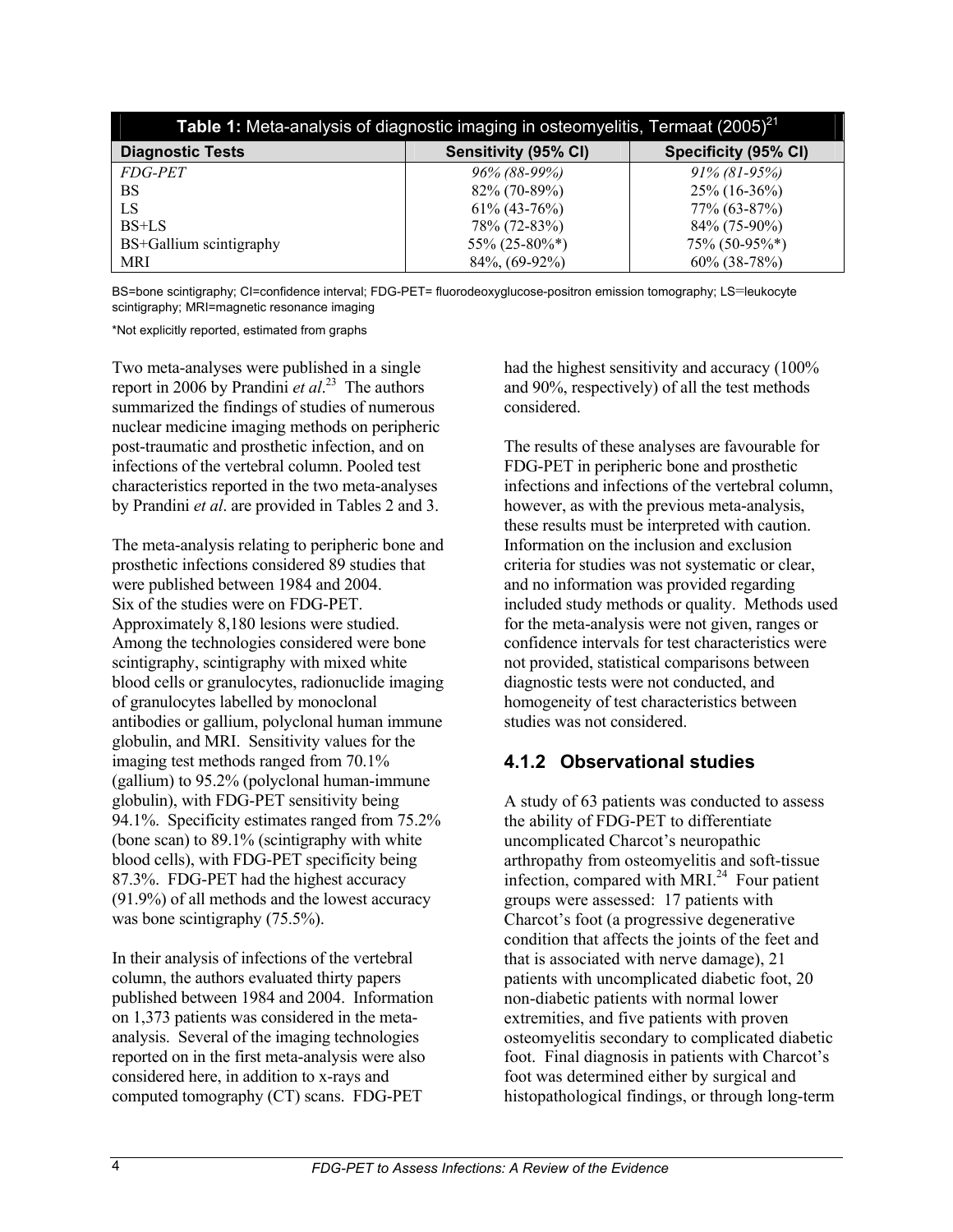follow-up, depending on whether the patients underwent surgery. Ranges for maximum standard uptake values (SUVmax) differentiated Charcot's foot from the other patient groups  $(ANOVA p<0.01)$  using FDG-PET. The

sensitivity and accuracy of FDG-PET in Charcot's foot were 100% and 93.8%, respectively. For MRI, sensitivity and accuracy were 76.9% and 75.0%, respectively.

| Table 2: Meta-analysis of diagnostic techniques in infections of peripheric<br>bone and of prosthetic joint implants, Prandini (2006) <sup>23</sup> |                |                           |                           |                        |                   |                |  |
|-----------------------------------------------------------------------------------------------------------------------------------------------------|----------------|---------------------------|---------------------------|------------------------|-------------------|----------------|--|
| <b>Technique</b>                                                                                                                                    | <b>Lesions</b> | <b>Sensitivity</b><br>(%) | <b>Specificity</b><br>(%) | <b>Accuracy</b><br>(%) | <b>PPV</b><br>(%) | <b>NPV (%)</b> |  |
| ${}^{18}$ FDG-PET                                                                                                                                   | 413            | 94.1                      | 87.3                      | 91.9                   | 86.9              | 94.2           |  |
| $67$ Gallium                                                                                                                                        | 569            | 70.1                      | 81.8                      | 78.2                   | 50.0              | 89.5           |  |
| $111$ In-WBCs                                                                                                                                       | 2147           | 82.8                      | 83.8                      | 84.6                   | 60.9              | 92.4           |  |
| $\overline{99}$ mTc-WBCs                                                                                                                            | 1453           | 89.0                      | 89.1                      | 89.1                   | 75.1              | 91.6           |  |
| $\overline{99m}$ Tc-BS                                                                                                                              | 1527           | 85.4                      | 75.2                      | 75.5                   | 62.9              | 95.8           |  |
| $\frac{99}{99}$ MoAb BW 250/183                                                                                                                     | 258            | 81.7                      | 80.1                      | 83.2                   | 79.9              | 88.5           |  |
| $\frac{99m}{99m}$ MoAb MN3                                                                                                                          | 129            | 92.0                      | 86.0                      | 86.0                   | NA                | <b>NA</b>      |  |
| $\frac{99m}{Fc-HIG}$ and $^{111}$ In-HIG                                                                                                            | 537            | 95.2                      | 78.7                      | 86.0                   | 72.7              | 96.1           |  |
| $\frac{99m}{2}$ Tc-nanocolloid                                                                                                                      | 154            | 89.0                      | 80.5                      | 80.7                   | 33.0              | 90.0           |  |
| <b>MRI</b>                                                                                                                                          | 95             | 88.2                      | 84.7                      | 88.7                   | 69.0              | 100.0          |  |
| Aspiration                                                                                                                                          | 786            | 50.7                      | 93.9                      | 88.4                   | 91.3              | 55.5           |  |

BS=bone scintigraphy; FDG-PET= fluorodeoxyglucose-positron emission tomography; HIG=human polyclonal immune globulin;In=indium; Tc=technetium; MoAb=monoclonal antibodies against granulocyte antigens; MRI=magnetic resonance imaging; NA=not available; NPV=negative predictive value; PPV=positive predictive value; WBCs=labelled white blood cells and granulocytes (See Appendix 3 for definition of terms.)

| Table 3: Meta-analysis of diagnostic techniques in infections of<br>the vertebral column, Prandini (2006) <sup>23</sup> |                 |                           |                              |                        |                       |                |  |
|-------------------------------------------------------------------------------------------------------------------------|-----------------|---------------------------|------------------------------|------------------------|-----------------------|----------------|--|
| <b>Technique</b>                                                                                                        | <b>Patients</b> | <b>Sensitivity</b><br>(%) | <b>Specificity</b><br>$(\%)$ | <b>Accuracy</b><br>(%) | <b>PPV</b><br>$(\% )$ | <b>NPV (%)</b> |  |
| ${}^{18}$ FDG-PET                                                                                                       | 147             | 99.9                      | 87.9                         | <i>90.0</i>            | NА                    | 100.0          |  |
| $^{67}$ Gallium                                                                                                         | 223             | 86.3                      | 35.8                         | 88.5                   | 66.6                  | 100.0          |  |
| $\overline{99m}$ Tc-MoAbs                                                                                               | 22              | 91.9                      | 84.4                         | 88.5                   | NA                    | <b>NA</b>      |  |
| $\overline{1}$ <sup>11</sup> In-WBCs                                                                                    | 163             | 83.8                      | 54.9                         | 65.5                   | 63.5                  | 86.7           |  |
| $\frac{99m}{9}$ Tc-WBCs                                                                                                 | 26              | 63.4                      | 100.0                        | 80.1                   | NA                    | <b>NA</b>      |  |
| $\overline{99m}$ Tc-HDP                                                                                                 | 324             | 81.4                      | 40.7                         | 69.3                   | 67.7                  | 80.6           |  |
| X-rays                                                                                                                  | 115             | 64.2                      | 37.8                         | 78.2                   | 95.4                  | 66.6           |  |
| <b>CT</b>                                                                                                               | 53              | 82.4                      | 12.8                         | 82.4                   | 80.0                  | 66.7           |  |
| MRI                                                                                                                     | 300             | 81.8                      | 57.0                         | 78.8                   | 95.6                  | 80.0           |  |

CT=computed tomography; HDP=disodium hydroxymethylene diphosphonate; In=Indium; MoAb=monoclonal antibodies against granulocyte antigens; NA=not available;NPV=negative predictive value; PPV=positive predictive value; Tc=technetium; WBCs=labelled white blood cells and granulocytes

Twenty patients with diabetic foot ulcer and without clinical signs of osteomyelitis were assessed for the presence of clinically unsuspected osteomyelitis using MRI, 99m technetium-labelled monoclonal antigranulocyte antibody scintigraphy  $(^{99m}$ Tc-MOAB), and FDG-PET, in a study

published in  $2007<sup>25</sup>$  Seven of the patients were assessed as being osteomyelitis-positive on at least one diagnostic test, and this was confirmed by bone biopsy in all seven. It is not clear whether disease was ascertained in patients with negative diagnostic findings, as confirmation of diagnosis using biopsy was not ethically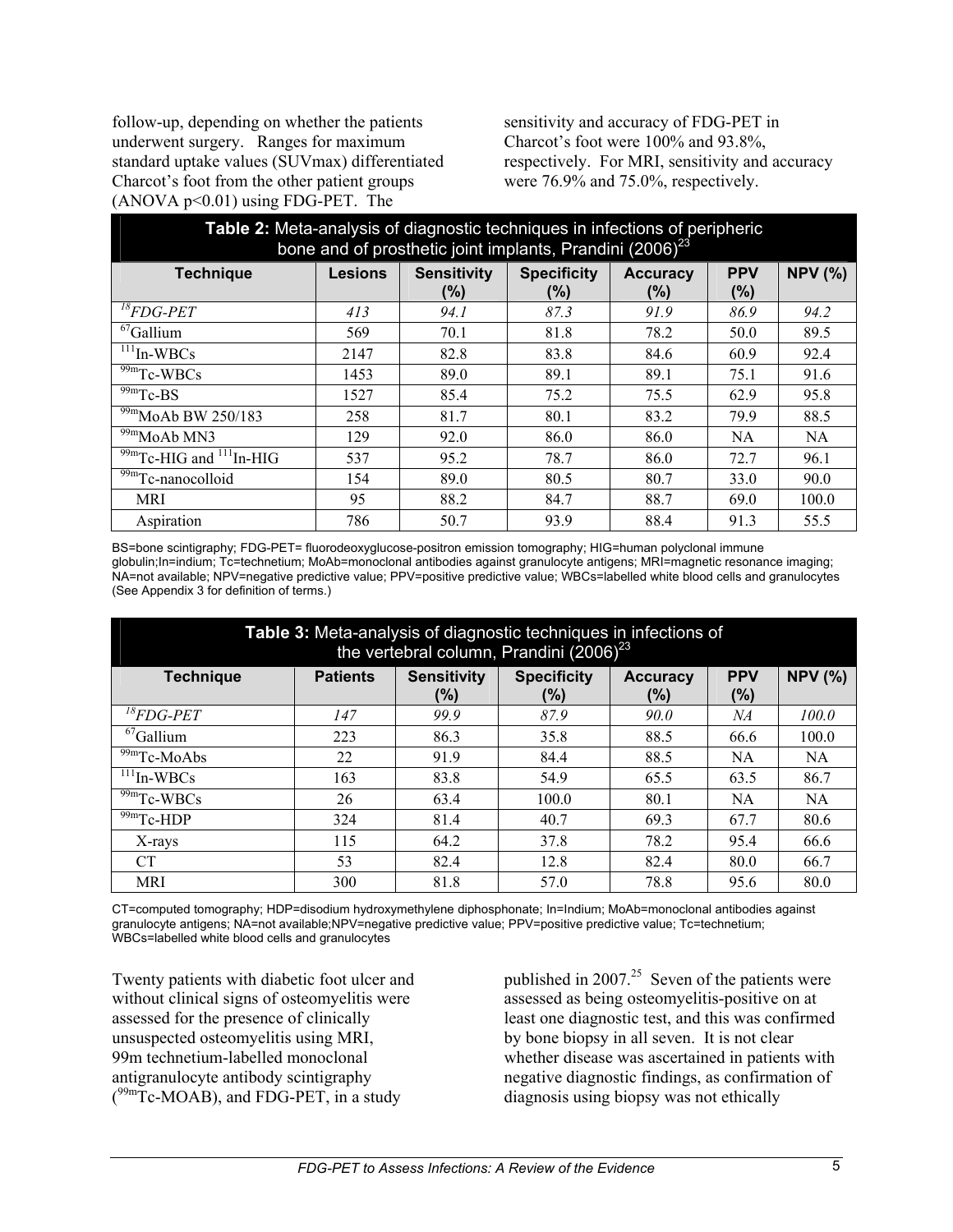possible in all patients. Sensitivities, specificities, and accuracies for the three diagnostic tests were 86%, 92%, and 90%, respectively, for MRI; 29%, 85% and 65%, respectively, for  $^{99m}$ Tc-MOAB; and 29%, 92%, and 70% for FDG-PET.

In 2006, Hakim *et al*. published a study comparing FDG-PET and bone scintigraphy using SPECT in the primary diagnosis and follow-up of 42 patients with chronic osteomyelitis of the mandible.<sup>26</sup> Histological confirmation of disease was available for most patients. Patients were followed up to 11 months after diagnosis. In primary diagnosis, sensitivity and specificity for SPECT were 84.0% and 33.3%, and for FDG-PET, they were 64.0% and 77.7%. In the follow-up period, sensitivity and specificity for SPECT were 93.7% and 6.6%, and for FDG-PET, they were 62.5% and 80.0%. The authors concluded that SPECT was superior in initiating treatment, but that it might be replaced by FDG-PET in the follow-up period.

A study published in 2007 examined the value of FDG-PET as part of a structured diagnostic protocol in 70 patients with  $FUO.<sup>27</sup>$  Upon final diagnosis, twelve of the patients had an infection, five had a neoplasm, sixteen had a non-infectious inflammatory disease, two had other diagnoses, and thirty-five had no diagnosis. A subgroup of 43 patients had an abdominal and chest CT performed. True positive FDG-PET results were confirmed by different means including biopsy, microbiology, serology, accepted clinical criteria, radiology, and clinical course. In the subgroup of 43 patients, abdominal and chest CT had a positive predictive value (PPV) of 48% and a negative predictive value (NPV) of 86%, while the results for FDG-PET were 65% and 90%, respectively. In 70 patients with FUO, sensitivity and specificity for FDG-PET were 88% and 77%, respectively, while PPV was 70% and NPV was 92%. The authors estimated that 33% of all FDG-PET scans conducted in this study contributed to the final diagnosis.

Eighty-nine patients with 92 painful hip prostheses were assessed for periprosthetic infection of the hip using FDG-PET and  $99m$ Tc-sulphur colloid 111-indium-labelled white blood-cell scintigraphy (TcSC-In BM/WBC) in a 2006 study.<sup>10</sup> All 92 painful hip prostheses were assessed with FDG-PET and 51 were assessed using TcSC-In BM/WBC, as patients were given a choice to be evaluated with both tests, or with FDG-PET only. A final diagnosis was given to each patient after surgery, based on interpretation of clinical presentation, as well as on preoperative and intraoperative findings. Sensitivity, specificity, PPV, and NPV for FDG-PET were 95.2%, 93.0%, 80.0%, and 98.5%, respectively. For TcSC-In BM/WBC, these results were 50.0%, 95.1%, 41.7%, and 88.6%, respectively. The authors concluded that FDG-PET may be a promising diagnostic tool for distinguishing between infected and loose hip prostheses.

A 2006 study compared FDG-PET with scintigraphy using <sup>111</sup>In-oxine-labeled leukocytes in the detection of different types of infections.28 Fifty-one patients suspected of having an infection were included in the study. Reasons for referral included suspicion of various musculoskeletal infections such as osteomyelitis of the pelvis, hands, or of the lower extremities, and infected prosthetic joints  $(n=47)$ , vascular graft infection  $(n=3)$ , and FUO  $(n=1)$ . Forty-three patients were successfully imaged using both methods. Results were assessed as positive or negative for infection by a single blinded reader. Final diagnosis for the 43 patients was ascertained by histopathological findings, microbiological examination, surgical findings, or on the basis of clinical follow-up. Fifteen patients were found to have infection. The authors reported that they found no statistically significant difference between the FDG-PET and <sup>111</sup>In-oxine-labeled leukocyte scintigraphy with regard to sensitivity (87% versus 73%, respectively), specificity (82% versus 86%), accuracy (84% versus 81%), PPV (72% versus 73%), and NPV (92% versus 86%).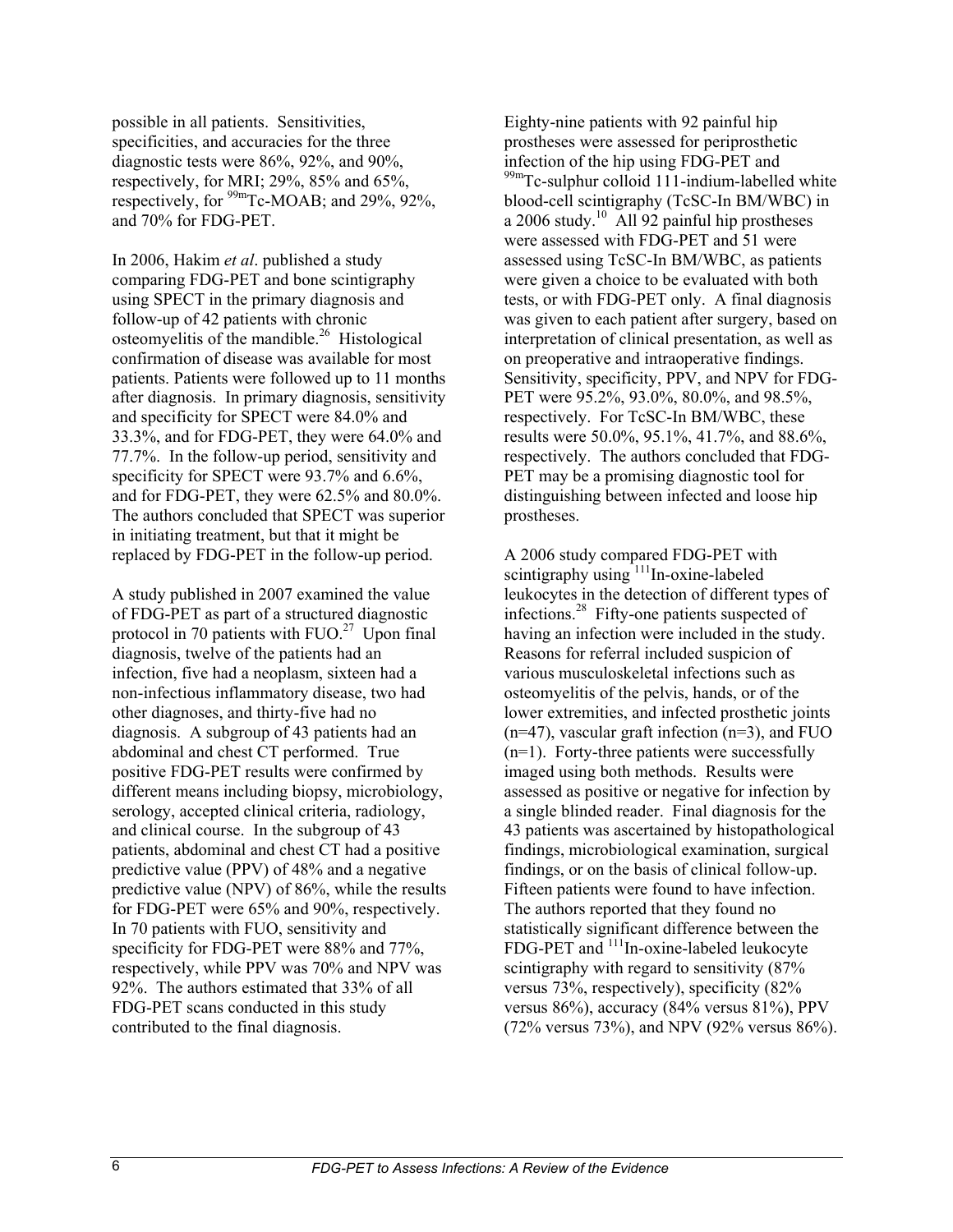FDG-PET/CT was compared with  $99m$ Tcfanolesomab for the localization of different infections in a study of 12 patients published in 2007.<sup>29</sup> Among the infections assessed were osteomyelitis (1 patient), recurrent urinary tract infection (1 patient), bacteremia (4 patients), graft infection (1 patient), and FUO (6 patients). Three patients were determined not to have infection by either follow-up, culture, or other information provided by the patient. Nine patients were determined to have an infection, and two different types of infection (graft infection and FUO) were assessed in one of these patients. All ten infections were ascertained by culture, and some by aspiration or by surgery. Ten paired studies of infection were conducted in the nine patients, and each of the ten paired studies were determined to have at least one site of infection (seven paired studies had one site of infection, and three had two sites of infection). On a per-paired study basis, the sensitivity, specificity, and accuracy of <sup>99m</sup> Tcfanolesomab were 30%, 100%, and 46%, respectively. On a per-site basis, these results were 23%, 100%, and 38%. The sensitivity, specificity, and accuracy of FDG-PET/CT were all 100%, regardless of whether it was assessed on a per-paired or per-site basis.

A summary of the seven observational studies reviewed for the clinical effectiveness of FDG-PET in infections is provided in Appendix 1.

### **4.2 Impact of FDG-PET on the Treatment of Patients with Infections**

A non-comparative retrospective study published in 2008 evaluated the use of FDG-PET in the diagnosis and management of invasive mould infections  $(MIs)<sup>30</sup>$  Twenty-two patients with IMIs were identified, and 16 of these patients had FDG-PET imaging studies conducted. FDG-PET was considered helpful when it resulted in:

- earlier diagnosis of IMI compared with culture, histopathology, or CT imaging
- modification of diagnostic work-up by indication of an occult site of infection, or
- monitoring of anti-fungal treatment.

FDG-PET revealed an occult site of infection in three cases of disseminated IMIs, and was helpful in therapeutic monitoring by shortening the duration of systemic anti-fungal treatment in eight patients with IMI. In seven patients in whom FDG-PET was performed prior to the diagnosis of IMI, the authors found that it was able to detect IMIs earlier than conventional culture and histopatholoy-based diagnostic methods. Overall, FDG-PET was considered to be helpful in 10 of the 16 eligible patients (60%). The authors concluded that prospective validation of the role of FDG-PET in the diagnosis and management of IMIs is needed.

### **4.3 Critical Appraisal of Diagnostic Studies**

Appendix 2 presents a summary of a critical appraisal of the seven observational diagnostic studies reviewed, using the CEBM criteria for assessing the validity of diagnostic studies.<sup>22</sup> Six of the seven studies included a representative spectrum of patients, five conducted independent blind evaluations, all seven presented test characteristics, and five provided sufficient description to permit replication. While all studies ascertained the reference standard, similar methods of ascertainment were not always applied in all patients, as is to be expected in diagnostic studies where some methods of disease ascertainment are invasive and can not be performed unless indicated. Nonetheless, inconsistency in ascertainment may introduce bias in the results.

### **4.4 Limitations**

In spite of the wide range of potential indications for FDG-PET in infection, and the numerous possible comparators, few studies were retrieved within the parameters set for this review.

Two meta-analytic reports were retrieved, both of which had methodological shortcomings, either with the studies that they included in their review, or within their own methodology. Seven observational diagnostic studies were of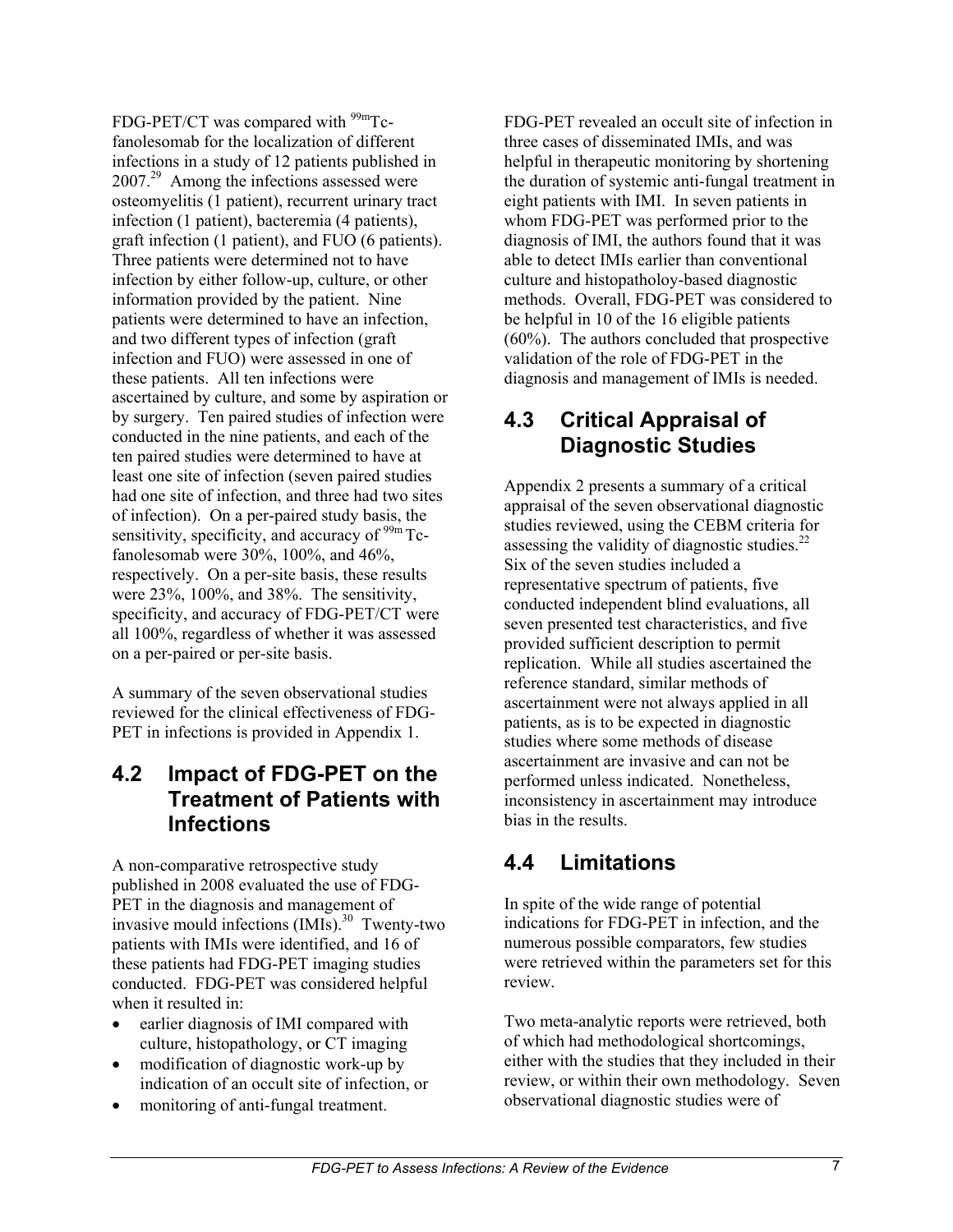reasonable quality in some attributes, but could have been subject to verification bias in their ascertainment of disease status to varying degrees. For example, in the study by Schwegler *et al.*<sup>25</sup> the authors noted that four patients with negative imaging but non-healing ulcers or eventual amputations may have had false-negative results on their diagnostic images, and that it was unclear whether these negative patient outcomes were due to undetected osteomyelitis or some other underlying pathology. Test diagnoses could not be ascertained by biopsy in these four patients because of ethical considerations.

The two meta-analytic reports included in this review contained older studies in which the technologies examined may have evolved and changed over time, thus biasing against them. It is difficult to ascertain if this is the case given the presentation of results in these reports.

There may be some limitations in the reporting of test characteristics in the studies reviewed, as none reported likelihood ratios or receiver operating characteristic (ROC) curves, and estimates of PPV and NPV may be biased if patients participating in these studies were from highly selected samples.

Given that the ultimate utility of FDG-PET would depend on this technology's comparative ability to affect the treatment and outcome of patients with infections, there was very little evidence in this regard.

Data on the relative safety of FDG-PET compared with other imaging techniques were lacking; however, this may be due to safety having been evaluated in earlier indications for FDG-PET.

Considering the relative cost of FDG-PET and the potential patient base for this indication, economic data would be pertinent; however, none were retrieved. Higher-quality clinical data would be required to support this type of analysis.

## **5 CONCLUSIONS AND IMPLICATIONS FOR DECISION OR POLICY MAKING**

The findings of this review suggest that FDG-PET is superior to several other imaging techniques in osteomyelitis in one metaanalysis, $^{21}$  while less effective than MRI in one observational study in osteomyelitis, $25$  and useful only in the follow-up of patients in another observational study comparing it to SPECT in chronic osteomyelitis of the mandible.<sup>26</sup> Meta-analyses of FDG-PET in peripheric bone and prosthetic joint implants, and in infections of the vertebral column, also suggest superior accuracy of FDG-PET compared with other imaging methods. $^{23}$  An observational study also found superiority of FDG-PET in detecting periprosthetic hip infection, compared with scintigraphy.<sup>10</sup> FDG-PET was found to be superior to MRI in the differentiation of Charcot's neuroarthropathy.<sup>24</sup> Conclusions differed in two studies of FDG-PET in patients with multiple infection indications, with each study using different imaging methods as comparators.28,29

Although suggestive of relative effectiveness in some indications, there is a lack of a high level of evidence regarding the effectiveness of FDG-PET across indications and within a range of comparators. This may be, in part, due to the fact that different radiotracers may perform differently in different conditions and may not be fully explored in comparison to FDG-PET. For example, labeled leukocyte imaging may perform relatively well in the diagnosis of prosthetic joint infection, but be of little value in spinal osteomyelitis.<sup>14</sup> More extensive investigations of FDG-PET that focus on specific infection indications may be required. This would necessarily include studies that look at the relative impact of FDG-PET on treatment and patient outcomes.

As was previously noted, the use of FDG-PET in the diagnosis of infection could substantially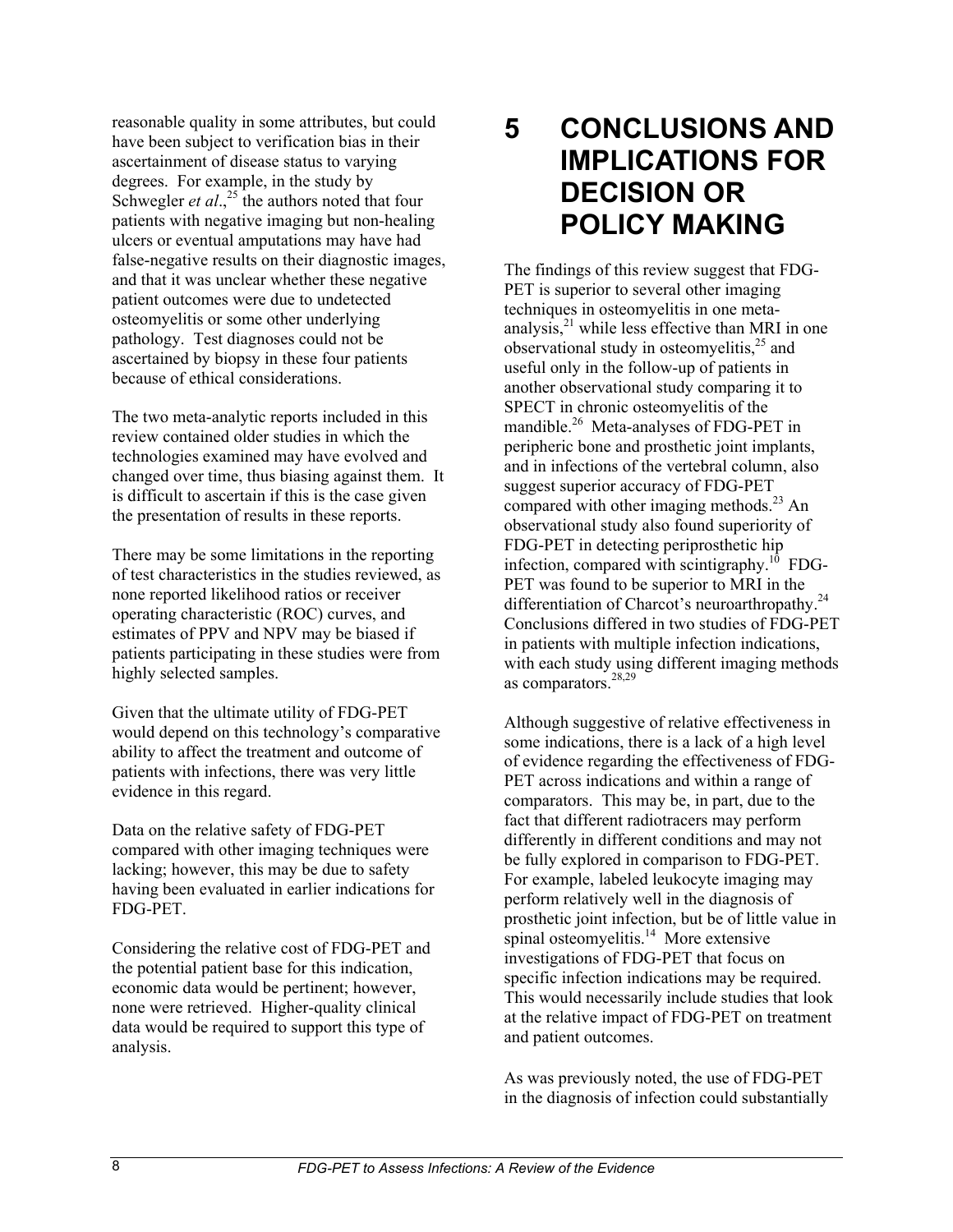increase the current patient base for this technology. This addition to the patient base would have to be estimated, as would resource requirements and the potential impact on wait times. Of interest, a methodology for calculating a country's need for PET scanners has recently been published.<sup>31</sup> The paper outlines three factors to be considered; specifically, the diagnostic accuracy and clinical effectiveness of PET in different indications (based on an assessment of the level of evidence of the diagnostic studies), the eligible population, and the production capacity of a PET scanner.

The results of this review suggest that FDG-PET may be more effective in diagnosing certain types of infection relative to other imaging techniques, but more intensive studies or systematic reviews and analyses of specific indications are needed, as well as evidence for this technology's potential to alter patient treatment and outcomes. Assessments of costeffectiveness and of the possible impact on resource allocation are also required.

## **6 REFERENCES**

- 1. PET scanner update. In: *Health Technology Update* [newsletter online]. Ottawa: Canadian Agency for Drugs and Technologies in Health (CADTH); 2005. Available: http://cadth.ca/index.php/en/hta/reportspublications/health-technologyupdate/issue1/petscannerupdate (accessed 2008 Apr 14).
- 2. Miller JC, Thrall JH. Clinical molecular imaging. *J Am Coll Radiol* 2004;1(1 Suppl):4-23.
- 3. Positron emission tomography (PET) mammography: a new diagnostic tool. In: *Health Technology Update* [newsletter online]. Ottawa: Canadian Agency for Drugs and Technologies in Health (CADTH); 2007. Available: http://www.cadth.ca/index.php/en/hta/report s-publications/health-technologyupdate/health-tech-update-issue7/positronemission (accessed 2008 Apr 2).
- 4. Bleeker-Rovers CP, Vos FJ, Corstens HM, Oyen WJ. Imaging of infectious diseases using [18F]fluorodeoxyglucose PET. *Q J Nucl Med Mol Imaging* 2008;52(1):17-29.
- 5. Kumar R, Basu S, Torigian D, Anand V, Zhuang H, Alavi A. Role of modern imaging techniques for diagnosis of infection in the era of 18Ffluorodeoxyglucose positron emission tomography. *Clin Microbiol Rev* 2008;21(1):209-24.
- 6. Matthews PC, Berendt AR, Lipsky BA. Clinical management of diabetic foot infection: diagnostics, therapeutics and the future. *Expert Rev Anti Infect Ther* 2007;5(1):117-27.
- 7. Sia IG, Berbari EF. Infection and musculoskeletal conditions: osteomyelitis. *Best Pract Res Clin Rheumatol* 2006;20(6):1065-81.
- 8. El-Maghraby TAF, Moustafa HM, Pauwels EKJ. Nuclear medicine methods for evaluation of skeletal infection among other diagnostic modalities. *Q J Nucl Med Mol Imaging* 2006;50(3):167-92.
- 9. Keidar Z, Engel A, Hoffman A, Israel O, Nitecki S. Prosthetic vascular graft infection: the role of 18F-FDG PET/CT. *J Nucl Med* 2007;48(8):1230-6.
- 10. Pill SG, Parvizi J, Tang PH, Garino JP, Nelson C, Zhuang H, et al. Comparison of fluorodeoxyglucose positron emission tomography and (111)indium-white blood cell imaging in the diagnosis of periprosthetic infection of the hip. *J Arthroplasty* 2006;21(6 Suppl 2):91-7.
- 11. Meller J, Sahlmann CO, Liersch T, Hao TP, Alavi A. Nonprosthesis orthopedic applications of  $^{18}$ F fluoro-2-deoxy-Dglucose PET in the detection of osteomyelitis. *Radiol Clin North Am* 2007;45(4):719-33.
- 12. *Hospitalizations, early revisions, and infections following joint replacement surgery*. Ottawa: Canadian Institute for Health Information (CIHI); 2008. Available: http://secure.cihi.ca/cihiweb/products/joint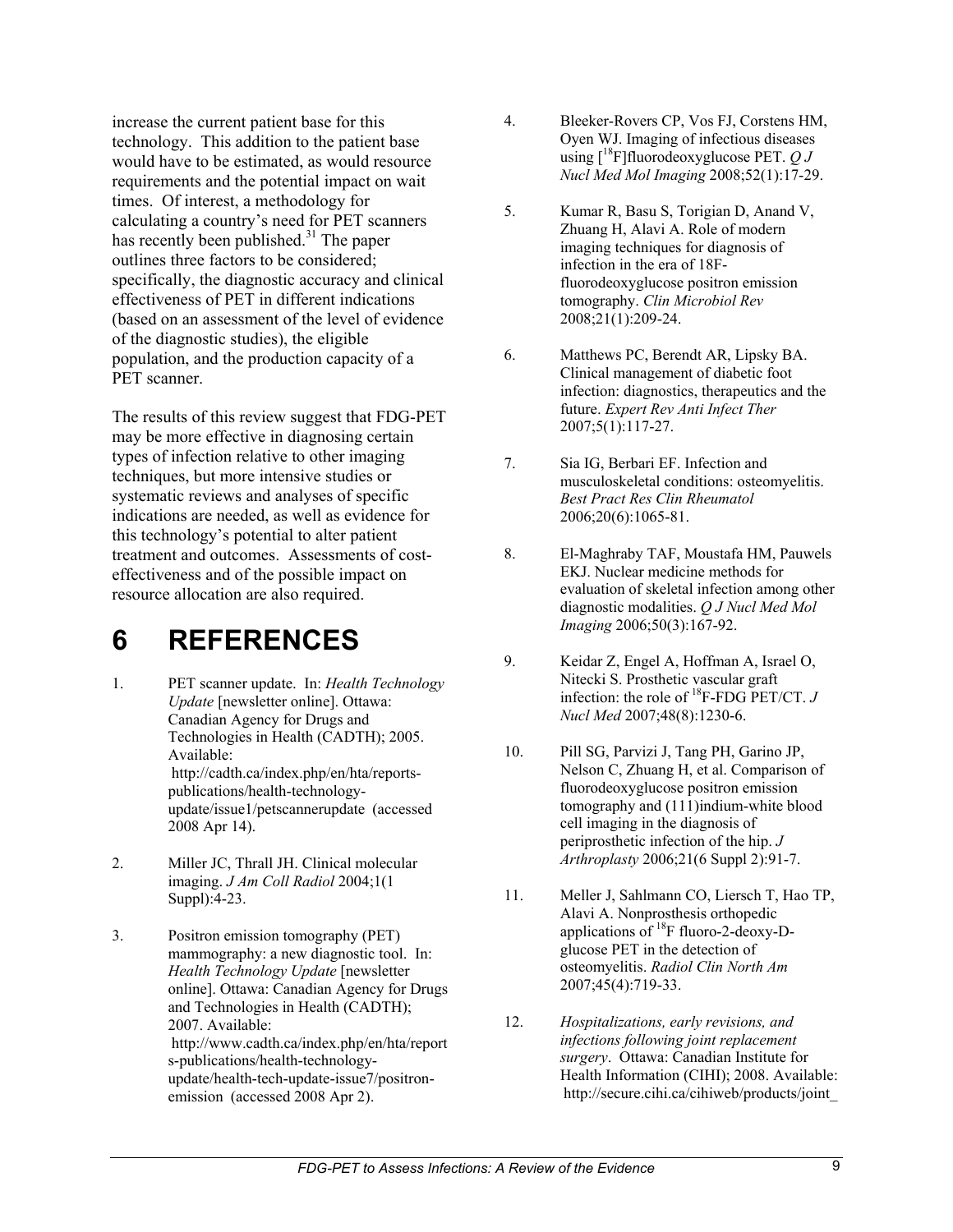complications aib e.pdf (accessed 2008 Apr 8).

- 13. Canadian Cancer Society, National Cancer Institute of Canada. *Canadian cancer statistics 2007*. Toronto: Canadian Cancer Society; 2007. Available: http://129.33.170.32/vgn/images/portal/cit\_ 86751114/36/15/1816216925cw\_2007stats\_ en.pdf (accessed 2008 Apr 16).
- 14. Love C, Tomas MB, Tronco GG, Palestro CJ. FDG PET of infection and inflammation. *Radiographics* 2005;25(5):1357-68.
- 15. Chuck A, Jacobs P, Logus JW, St Hilaire D, Chmielowiec C, McEwan AJ. Marginal cost of operating a positron emission tomography center in a regulatory environment. *Int J Technol Assess Health Care* 2005;21(4):442-51.
- 16. Nuclear medicine in vivo. In: *Ontario health insurance (OHIP) schedule of benefits and fees: schedule of facility fees for independent health facilities* [website]. Toronto: Ontario Ministry of Health and Long-Term Care; 2008. Available: http://www.health.gov.on.ca/english/provid ers/program/ohip/sob/facility/facnuc\_20080 215.pdf (accessed 2008 Apr 15).
- 17. Positron emission tomography in Canada: an update. In: *Health Technology Update* [newsletter online]. Ottawa: Canadian Agency for Drugs and Technologies in Health(CADTH); 2008. Available: http://cadth.ca/index.php/en/hta/reportspublications/health-technologyupdate/health-tech-update-issue8/positron (accessed 2008 Apr 8).
- 18. Positron emission tomography (PET) studies/programs funded by the Ministry of Health and Long-Term Care, Ontario, Canada. In: *OHIP bulletins: physician services*. Toronto: Government of Ontario Ministry of Health and Long-Term Care; 2007. Available: http://www.health.gov.on.ca/english/provider s/program/ohip/bulletins/4000/bul4452.pdf (accessed 2008 Apr 8).
- 19. James SLJ, Davies AM. Imaging of infectious spinal disorders in children and adults. *Eur J Radiol* 2006;58(1):27-40.
- 20. Mourad O, Palda V, Detsky AS. A comprehensive evidence-based approach to fever of unknown origin. *Arch Intern Med* 2003;163(5):545-51.
- 21. Termaat MF, Raijmakers PG, Scholten HJ, Bakker FC, Patka P, Haarman HJ. The accuracy of diagnostic imaging for the assessment of chronic osteomyelitis: a systematic review and meta-analysis. *J Bone Joint Surg Am* 2005;87(11):2464-71.
- 22. Critical appraisal. In: *EBM tools* [website]. Oxford (UK): Centre for Evidence-Based Medicine (CEBM); 2008. Available: http://www.cebm.net/index.aspx?o=1157 (accessed 2008 Apr 8).
- 23. Prandini N, Lazzeri E, Rossi B, Erba P, Parisella MG, Signore A. Nuclear medicine imaging of bone infections. *Nucl Med Commun* 2006;27(8):633-44.
- 24. Basu S, Chryssikos T, Houseni M, Scot MD, Shah J, Zhuang H, et al. Potential role of FDG PET in the setting of diabetic neuroosteoarthropathy: can it differentiate uncomplicated Charcot's neuroarthropathy from osteomyelitis and soft-tissue infection? *Nucl Med Commun* 2007;28(6):465-72.
- 25. Schwegler B, Stumpe KD, Weishaupt D, Strobel K, Spinas GA, von Schulthess GK, et al. Unsuspected osteomyelitis is frequent in persistent diabetic foot ulcer and better diagnosed by MRI than by 18F-FDG PET or 99mTc-MOAB. *J Intern Med* 2008;263(1):99-106.
- 26. Hakim SG, Bruecker CW, Jacobsen HC, Hermes D, Lauer I, Eckerle S, et al. The value of FDG-PET and bone scintigraphy with SPECT in the primary diagnosis and follow-up of patients with chronic osteomyelitis of the mandible. *Int J Oral Maxillofac Surg* 2006;35(9):809-16.
- 27. Bleeker-Rovers CP, Vos FJ, Mudde AH, Dofferhoff ASM, de Geus-Oei LF, Rijnders AJ, et al. A prospective multi-centre study of the value of FDG-PET as part of a structured diagnostic protocol in patients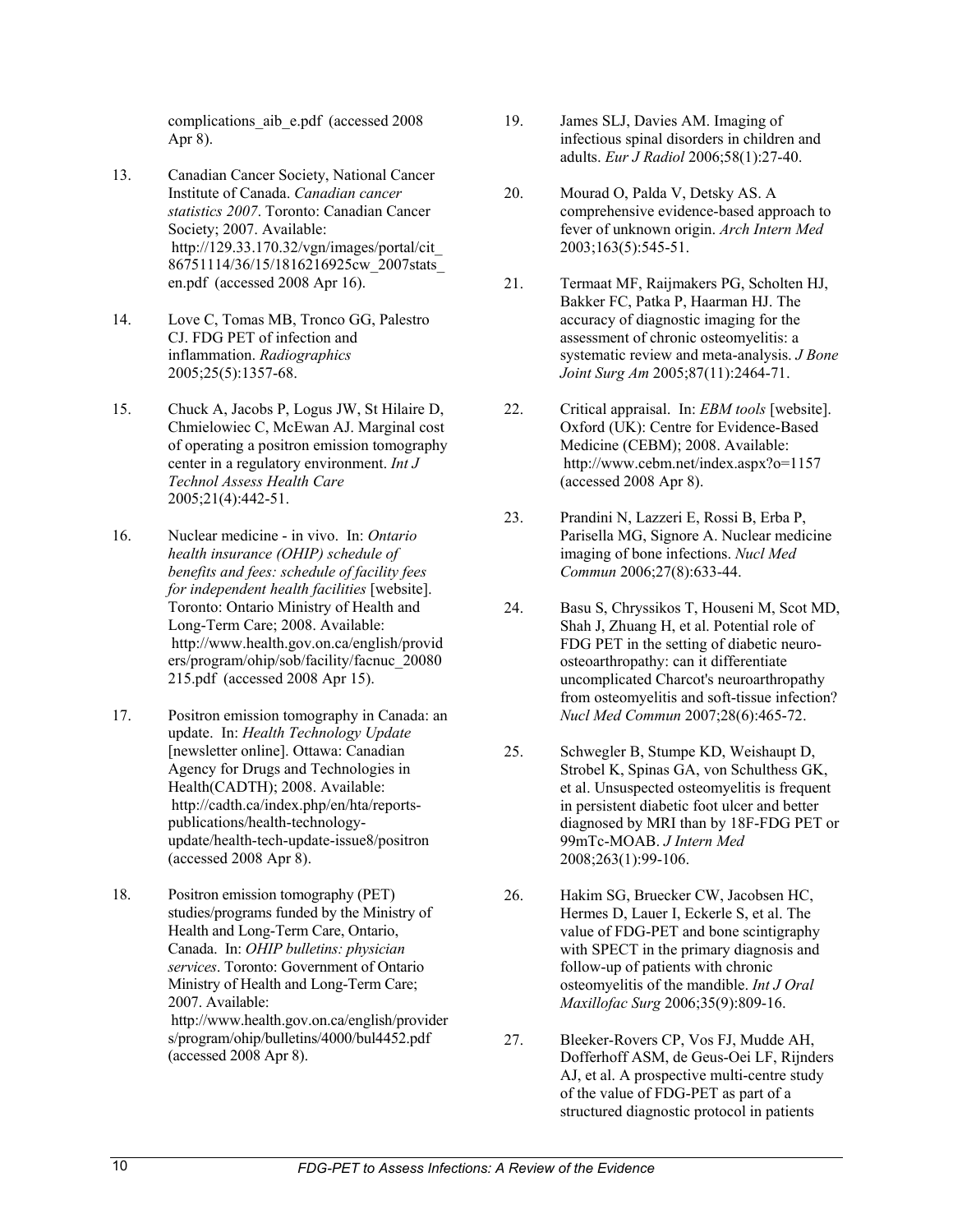with fever of unknown origin. *Eur J Nucl Med Mol Imaging* 2007;34(5):694-703.

- 28. Rini JN, Bhargava KK, Tronco GG, Singer C, Caprioli R, Marwin SE, et al. PET with FDG-labeled leukocytes versus scintigraphy with 111In-oxine-labeled leukocytes for detection of infection. *Radiology* 2006;238(3):978-87.
- 29. Klingensmith WC, Perlman D, Baum K. Intrapatient comparison of 2-Deoxy-2-[F-18]fluoro-D-glucose with positron emissiontomography/computed tomography to Tc-99m fanolesomab (NeutroSpec) for

localization of infection. *Mol Imaging Biol* 2007;9(5):295-9.

- 30. Chamilos G, Macapinlac HA, Kontoyiannis DP. The use of 18F-fluorodeoxyglucose positron emission tomography for the diagnosis and management of invasive mould infections. *Med Mycol* 2008;46(1):23-9.
- 31. Cleemput I, Camberlin C, Van den Bruel A, Ramaekers D. Methodology for calculating a country's need for positron emission tomography scanners. *Int J Technol Assess Health Care* 2008;24(1):20-4.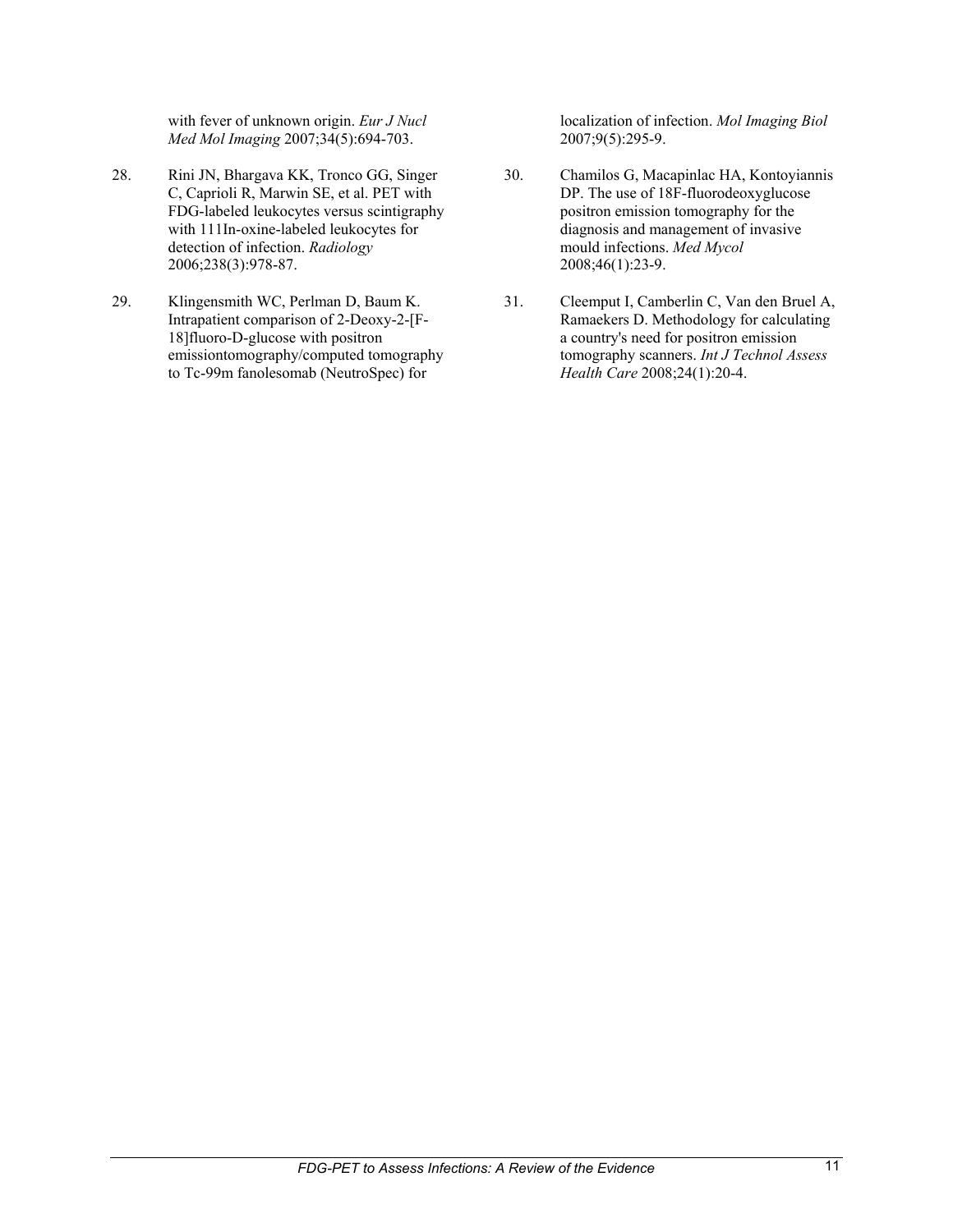## **APPENDIX 1: SUMMARY OF OBSERVATIONAL STUDIES COMPARING FDG-PET TO OTHER IMAGING TECHNIQUES**

| <b>Study</b>                            | <b>Patients</b>                                                                                                                                                        | Comparator                      | <b>Indication</b>                           | <b>Results and Conclusions</b>                                                                                                                                                                                                                                                                                                                                               |
|-----------------------------------------|------------------------------------------------------------------------------------------------------------------------------------------------------------------------|---------------------------------|---------------------------------------------|------------------------------------------------------------------------------------------------------------------------------------------------------------------------------------------------------------------------------------------------------------------------------------------------------------------------------------------------------------------------------|
| Basu, et al.<br>$(2007)^{24}$           | 63 patients in four<br>patient groups:<br>$-$ Charcot's<br>neuroarthopathy (17)<br>- uncomplicated<br>diabetic foot $(21)$<br>$-$ normal (20)<br>$-$ osteomyelitis (5) | <b>MRI</b>                      | Charcot's<br>neuroarthropathy               | Ranges for SUVmax<br>differentiated Charcot's foot<br>from the other patient groups<br>$(ANOVA p<0.01)$ with FDG-<br>PET.<br>Sensitivity, accuracy for:<br>FDG-PET: 100%, 93.8%;<br>MRI: 76.9%, 75.0%.<br>FDG-PET is valuable in<br>reliably differentiating<br>Charcot's neuroarthropathy<br>from osteomyelitis in general,<br>and in the presence of foot                  |
| Schwegler, et al<br>$(2008)^{25}$       | 20 diabetic patients<br>with chronic foot<br>ulcer without clinical<br>signs of<br>osteomyelitis, 7 of<br>which had confirmed<br>osteomyelitis                         | MRI and<br>99mTc-MOAB           | osteomyelitis                               | ulcer.<br>Sensitivity, specificity,<br>accuracy for:<br>MRI: 86%, 92%, 90%;<br><sup>99m</sup> Tc-MOAB: 29%, 85% 65%;<br>FDG-PET: 29%, 92%, 70%.<br>MRI appears superior in<br>detecting foot ulcer-associated<br>osteomyelitis.                                                                                                                                              |
| Hakim, et al<br>$(2006)^{26}$           | 42 patients<br>provisionally<br>diagnosed with<br>chronic<br>osteomyelitis of the<br>mandible                                                                          | Bone scintigraphy<br>with SPECT | chronic<br>osteomyelitis of<br>the mandible | In primary diagnosis, sensitivity<br>and specificity for:<br>SPECT: 84.0% and 33.3%;<br>FDG-PET: 64.0% and 77.7%.<br>In follow-up, sensitivity and<br>specificity for:<br>SPECT: 93.7% and 6.6%;<br>FDG-PET: 62.5% and 80.0%.<br>Because of high sensitivity,<br>SPECT is superior in initiating<br>treatment, but may be replaced<br>by FDG-PET in the follow-up<br>period. |
| Bleeker-Rovers,<br>et al. $(2007)^{27}$ | 70 patients with<br>fever of unknown<br>origin, 43 of which<br>had both CT and<br><b>FDG-PET</b><br>performed                                                          | <b>CT</b>                       | Fever of<br>unknown origin                  | In the subgroup of 43 patients:<br>CT, PPV, and NPV: 48% and<br>$86\%$ ;<br>FDG-PET, PPV, and NPV:<br>65% and 90%.<br>In all 70 patients, FDG-PET:<br>Sensitivity: 88%,<br>Specificity: 77%,                                                                                                                                                                                 |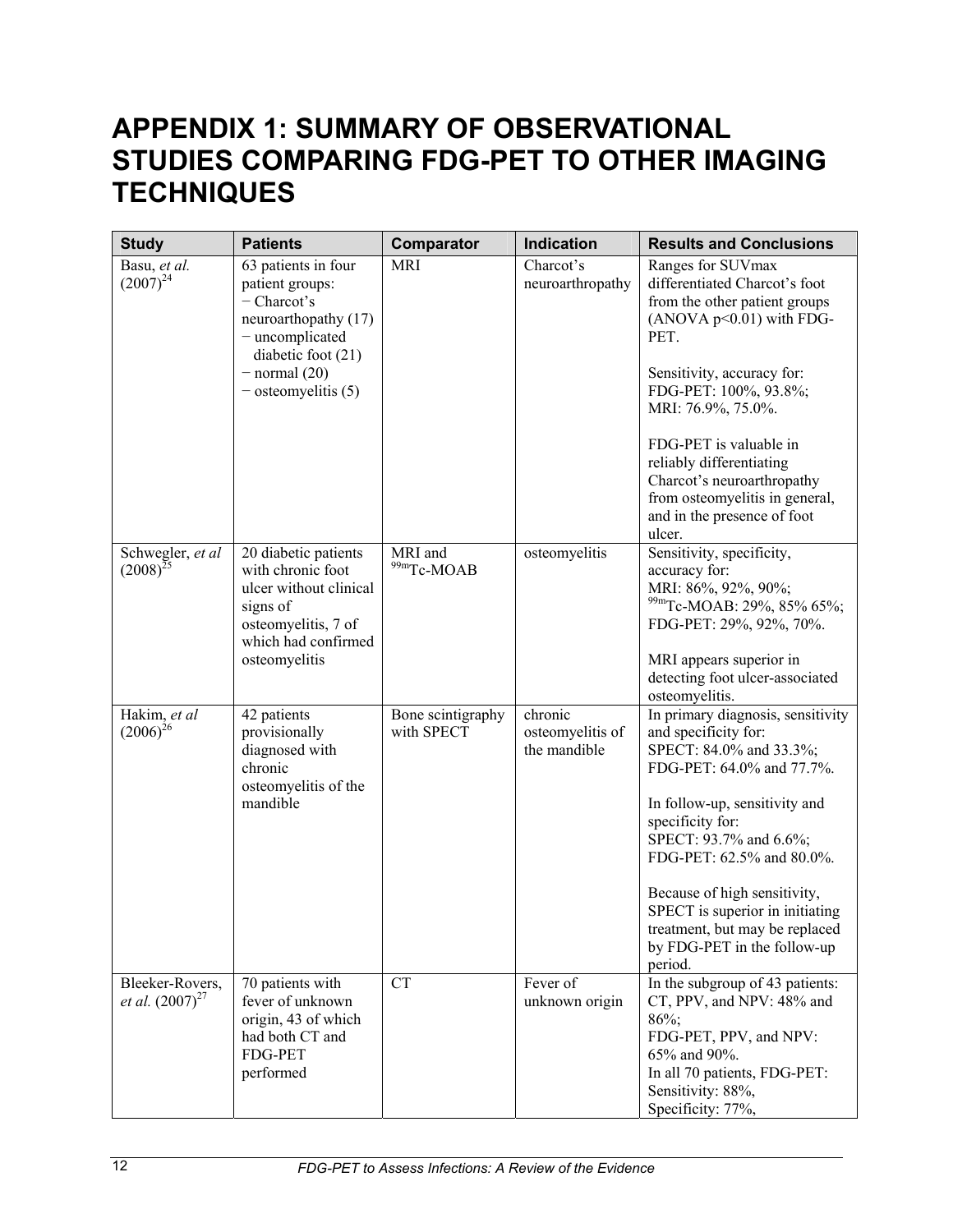| <b>Study</b>                          | <b>Patients</b>                                                                                                                                        | Comparator                                           | <b>Indication</b>               | <b>Results and Conclusions</b>                                                                                                                                                                                                                                                                                                                    |
|---------------------------------------|--------------------------------------------------------------------------------------------------------------------------------------------------------|------------------------------------------------------|---------------------------------|---------------------------------------------------------------------------------------------------------------------------------------------------------------------------------------------------------------------------------------------------------------------------------------------------------------------------------------------------|
|                                       |                                                                                                                                                        |                                                      |                                 | PPV: $70\%$ .<br>NPV: 92%.                                                                                                                                                                                                                                                                                                                        |
|                                       |                                                                                                                                                        |                                                      |                                 | FDG-PET is valuable as part of<br>a diagnostic protocol in the<br>general patient population with<br>FUO and a raised ESR and<br>CRP.                                                                                                                                                                                                             |
| Pill, et al.<br>$(2006)^{10}$         | 89 patients with<br>painful hip<br>prostheses, 21 cases<br>of infected hip, 36<br>patients with non-<br>painful prostheses                             | TcSC-In<br>BM/WBC                                    | Periprosthetic<br>hip infection | Sensitivity, specificity, PPV,<br>NPV, for:<br>FDG-PET: 95.2%, 93.0%,<br>80.0%, 98.5%;<br>TcSC-Ind BM/WBC: 50.0%,<br>95.1%, 41.7%, 88.6%.<br>FDG-PET appears promising<br>for distinguishing septic from<br>asceptic painful hip prostheses.                                                                                                      |
| Rini, et al.<br>$(2006)^{28}$         | 43 patients with<br>suspected infection;<br>15 with infection<br>and 28 without<br>infection                                                           | $111$ In-oxine-<br>labeled leukocyte<br>scintigraphy | Multiple<br>indications         | Sensitivity, specificity,<br>accuracy, PPV, NPV for:<br>FDG-PET: 87%, 82%, 84%,<br>72%, 92%;<br>scintigraphy: 73%, 86%, 81%,<br>73%, 86%.<br>FDG-PET comparable to<br>scintigraphy. Further<br>investigation in larger patient<br>population warranted.                                                                                           |
| Klingensmith, et<br>al. $(2007)^{29}$ | 12 patients;<br>10 infections in 9<br>patients, with the 10<br>infections being<br>present in one or<br>more sites;<br>3 patients without<br>infection | $^{99m}$ Tc-<br>fanolesomab                          | Multiple<br>indications         | Sensitivity, specificity,<br>accuracy for<br>99mTc-fanolesomab on a per-<br>paired study basis:<br>30%, 100%, 46%;<br><sup>99m</sup> Tc-fanolesomab on a per-site<br>basis:<br>23%, 100%, 38%;<br>FDG-PET/CT, regardless of<br>basis of analysis:<br>100%, 100%, 100%.<br>FDG-PET superior for<br>detecting and localizing sites of<br>infection. |

CRP= C-reactive protein; CT=computed tomography; ESR=erythrocyte sedimentation rate; FDG-PET= fluorodeoxyglucose-positron emission tomography; In=indium; Tc=technetium; MoAb=monoclonal antibodies against granulocyte antigens; MRI=magnetic resonance imaging; NPV=negative predictive value; PPV=positive predictive value; SPECT=single photon emission computed tomography; SUVmax=maximum standard uptake values; WBCs=labelled white blood cells and granulocytes (See Appendix 3 for definition of terms.)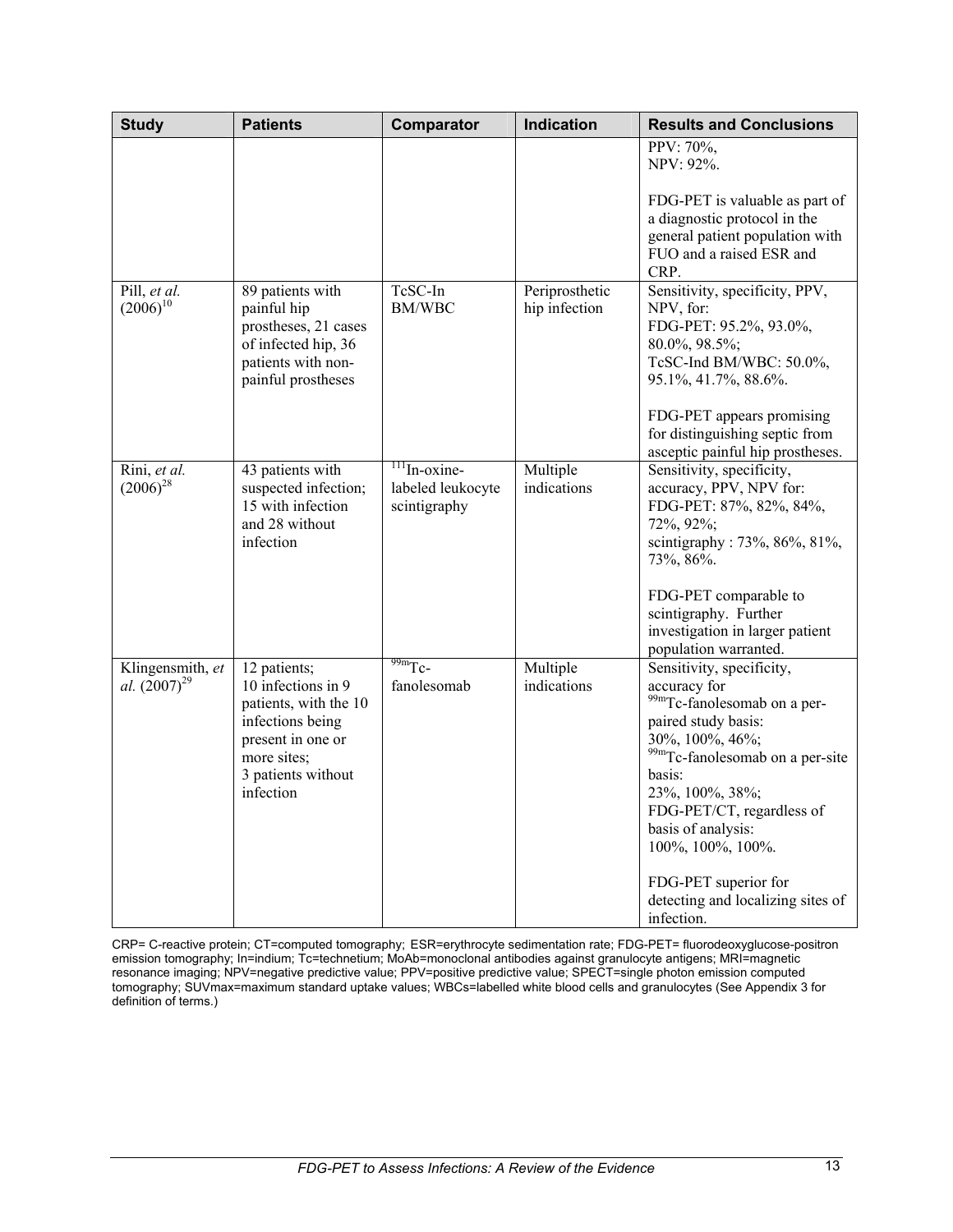## **APPENDIX 2: OXFORD CENTRE FOR EVIDENCE-BASED MEDICINE (CEBM) DIAGNOSTIC CRITICAL APPRAISAL22**

| <b>Study</b>                                 | Representative<br>Spectrum of<br><b>Patients</b> | <b>Reference</b><br><b>Standard</b><br><b>Ascertained</b> | Independent<br><b>Blind</b><br>Comparison | <b>Test</b><br><b>Characteristics</b><br><b>Presented</b> | <b>Measures</b>                        | <b>Sufficient</b><br><b>Description</b><br>to Permit<br><b>Replication</b> |
|----------------------------------------------|--------------------------------------------------|-----------------------------------------------------------|-------------------------------------------|-----------------------------------------------------------|----------------------------------------|----------------------------------------------------------------------------|
| Basu, et al.<br>$(2007)^{24}$                | Yes                                              | Yes*                                                      | Yes                                       | Yes                                                       | Sensitivity<br>Specificity             | Yes                                                                        |
| Schwegler, et<br>al. $(2007)^{25}$           | Yes                                              | Partially <sup>†</sup>                                    | Yes                                       | Yes                                                       | Sensitivity<br>Specificity<br>Accuracy | Yes                                                                        |
| Hakim, et al.<br>$(2006)^{26}$               | Yes                                              | $Yes^{\ddagger}$                                          | Unclear                                   | Yes                                                       | Sensitivity<br>Specificity             | Unclear                                                                    |
| Bleeker-<br>Rovers, et al.<br>$(2007)^{27}$  | Yes                                              | $Yes^{\S}$                                                | Yes                                       | Yes                                                       | Sensitivity<br>Specificity<br>PPV, NPV | Yes                                                                        |
| Pill, et al.<br>$(2006)^{10}$                | Yes                                              | $Yes^{\overline{\$}}$                                     | Yes                                       | Yes                                                       | Sensitivity<br>Specificity<br>PPV, NPV | Unclear                                                                    |
| Rini, et al.<br>$(2006)^{28}$                | Yes                                              | $Yes^{\S}$                                                | Yes                                       | Yes                                                       | Sensitivity<br>Specificity<br>Accuracy | Yes                                                                        |
| Klingensmith,<br><i>et al.</i> $(2007)^{29}$ | Unclear                                          | $Yes^{\S}$                                                | Unclear                                   | Yes                                                       | Sensitivity<br>Specificity<br>Accuracy | Yes                                                                        |

\*Positive and negative tests ascertained using different methods

†Describes ascertainment only in patients with a positive diagnostic test

‡Biopsy performed in most patients

§ Ascertained using various methods